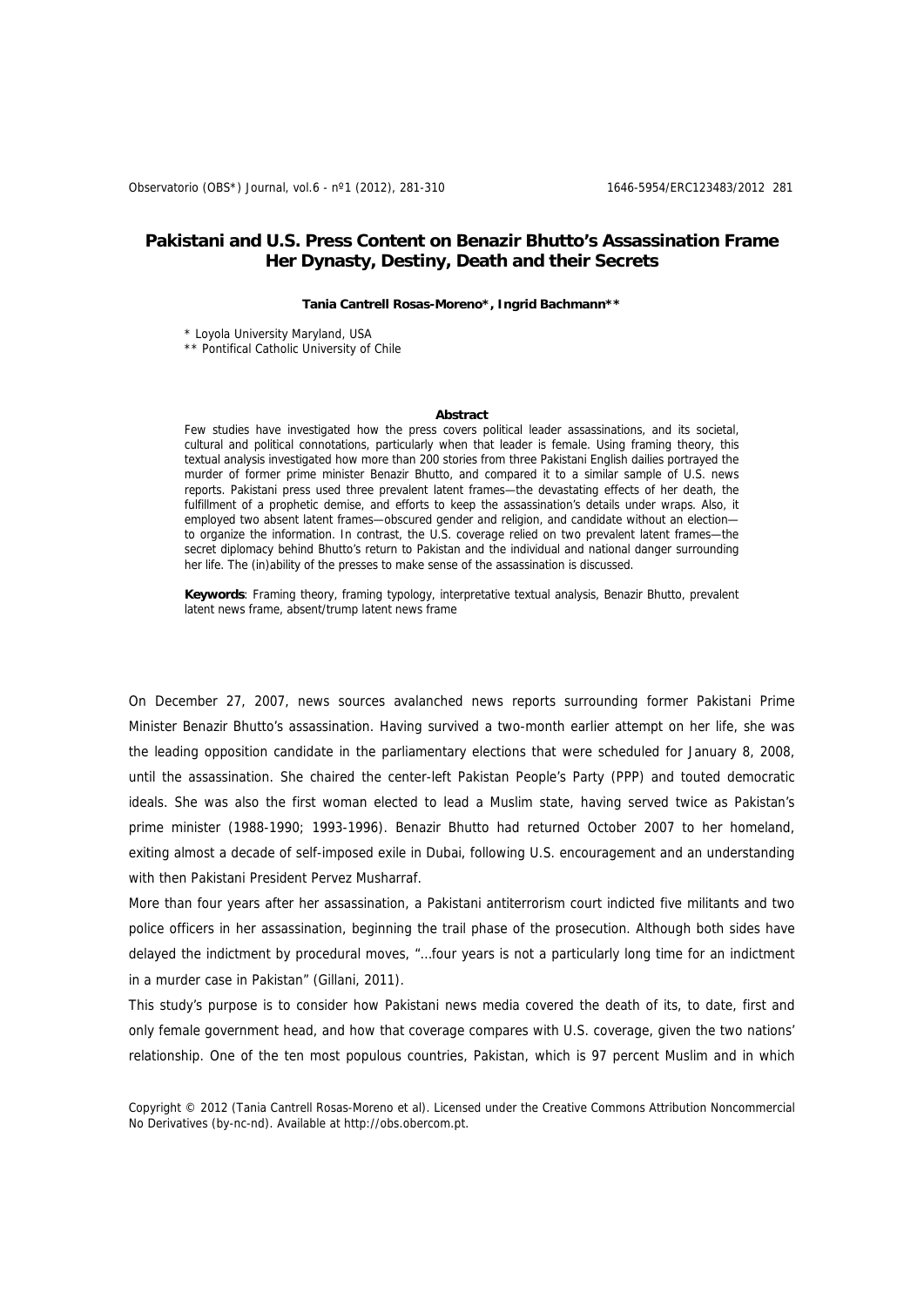less than 40 percent of its women are literate, is a key nuclear-armed Greater Middle East and South Asia nation. The region remains a strategically, economically, politically, culturally and religiously charged region because of its proximity to Afghanistan, geographic connections with the Taliban, possession of nuclear arms and notorious instability. These conditions have kept it closely on China's, Russia's and the United States' radars. However, 9/11 sealed U.S. and Pakistani relations such that the U.S. declared it a major non-NATO ally in the "war on terror" and has poured into it, to date, more than \$10 billion in aid, primarily military (The Post, December 29, 2007; Pittsburgh Post-Gazette, December 28, 2007)<sup>[1](#page-1-0)</sup>. In fact, TIME magazine headlined its May 23, 2011, issue cover story on Pakistani and U.S. relations as "Frenemies."

Pakistani news media under investigation in this study are English-language, available-online newspapers. Each has been individually selected from different publishers and, hence, different influencers of and on domestic news coverage. The U.S. news media are diverse, surfacing from a LexisNexis search of leading U.S. newspapers. Both news searches span relatively the same time period. One reason for collective examination is newspapers are decision makers' medium of choice (Cantrell & Bachmann, 2008). Another is because English, as the lingua franca of Pakistani elite and most government ministries, is Pakistan's official language as well as that of the United States. A third motive is the easy accessibility and immediacy of online and database-provided news. A fourth is to cut through extra-media influencers on national news (Shoemaker & Reese, 1996), comparing and contrasting perspectives to dismiss "per chance" findings and to work at getting the news-event(s)-under-investigation's truth.

This topic is interesting and important for at least three reasons. First, it offers a timely opportunity to study not only a prominent figurehead's assassination, which has rarely been done, but also a prominent female figurehead's assassination, which has been done even less. The immediate repercussions of such an event and its dynamism within the national public sphere complement the first point. Second, this assassination marked a critical moment in Pakistani history; as its "worst incident in the history of the country" (Dawn, December 28, 2007), it is Pakistan's 9/11. Press reports highlighted the elections as critical for political stability, and the assassination threatened the nation's peace, politically destabilizing and making it vulnerable to its neighbors. Third, at the time of this study's composition, it is timely to consider how female politicians who come under attack, like Benazir Bhutto and U.S. Congresswoman Gabrielle Giffords from Arizona, are positioned within national media.

Framing theory provides the theoretical perspective by which to understand a textual analysis of Pakistani and U.S. press reports surrounding Benazir Bhutto's dynasty, destiny and death. This paper does not address Muslim (mis)interpretations in Western media; rather, its focus is to weigh how Pakistanis tell their own story, how they identify the dialogue surrounding Benazir Bhutto's death, and how this compares with

<span id="page-1-0"></span><sup>&</sup>lt;sup>7</sup> The Council on Foreign Relations offers an excellent timeline of the two nations' history at [http://www.cfr.org/pakistan/us-pakistan-relations/p18392.](http://www.cfr.org/pakistan/us-pakistan-relations/p18392)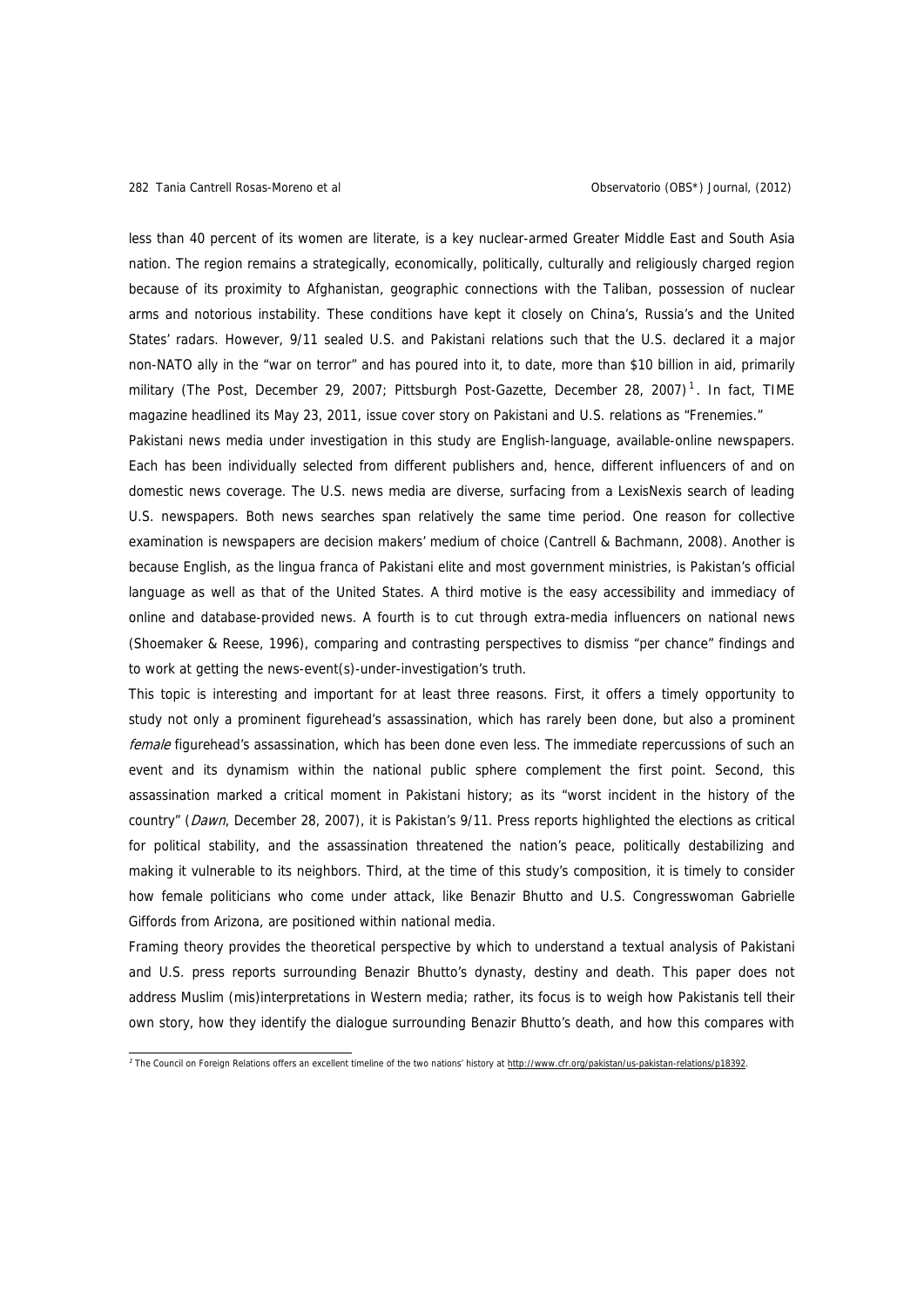the U.S. news media's framing of the event. This study intends to strengthen the framing research canon, delivering a replicable framing typology that considers prevalent and absent or trump latent frames for future news studies, in general, and potential leader assassination studies, in particular.

#### **Frames and Framing Research**

Although sometimes considered a "fractured paradigm" (Entman, 1993, p. 52), framing research has become increasingly attractive over the last several years because of its unique (inter)national applicability. It considers frames, or "organizing principles that are socially shared and persistent over time, that work symbolically to meaningfully structure the social world" (Reese, 2003, p. 11, emphasis in original). It digs deeper than simple discussions of media bias or themes to unearth the underlying structures of news messages and tap into group mental imagery (schemas) prompted through sometimes emotional visual and/or verbal clues and connections (Entman, 1993; Gamson, 1989).

Frames are active, negotiated elements that uniquely link media producers, content and audiences across time and space. Since framing is a multifaceted process in which influences travel in and through news texts in multiple directions, integrating discursive, political and sociological subprocesses in public deliberation, frames are illusive concepts, difficult to define and measure (Pan & Kosicki, 2003; Tankard, 2003). Frames organize and structure, yet they can be so taken-for-granted that their impact is by stealth (Gamson & Modigliani, 1989; Lewis & Reese, 2009; Van Gorp, 2007). This is because frames are culturally embedded; they "form universally understood codes that implicitly influence the receiver's message interpretation, which lends meaning, coherence, and ready explanations for complex issues" (Van Gorp, 2010, pp. 87-88).

Entman (1993) tried to identify and make explicit common tendencies among the various uses of framing terms and to suggest a more precise and universal understanding of them. Specifically, frames are formed and transferred through selection and salience; they define problems, can diagnose causes, make moral judgments and suggest remedies, through connection; shared understanding—culture being highly implicit—is key (Entman, 1993). Also, Tankard (2003) suggested a tried-and-true empirical approach to framing research, blending producer and content through the "media package," the "multidimensional concept," and the "list of frames" (p. 101) approaches. Along these lines, Nisbet and Scheufele (2007) have shown how a framing typology specific to U.S. science-related issues, including frames such as social progress, economic development/competitiveness, morality/ethics, public accountability/ governance, and conflict/strategy frames, could be successfully replicated (see also Nisbet & Mooney, 2007a,b; NPR, 2007).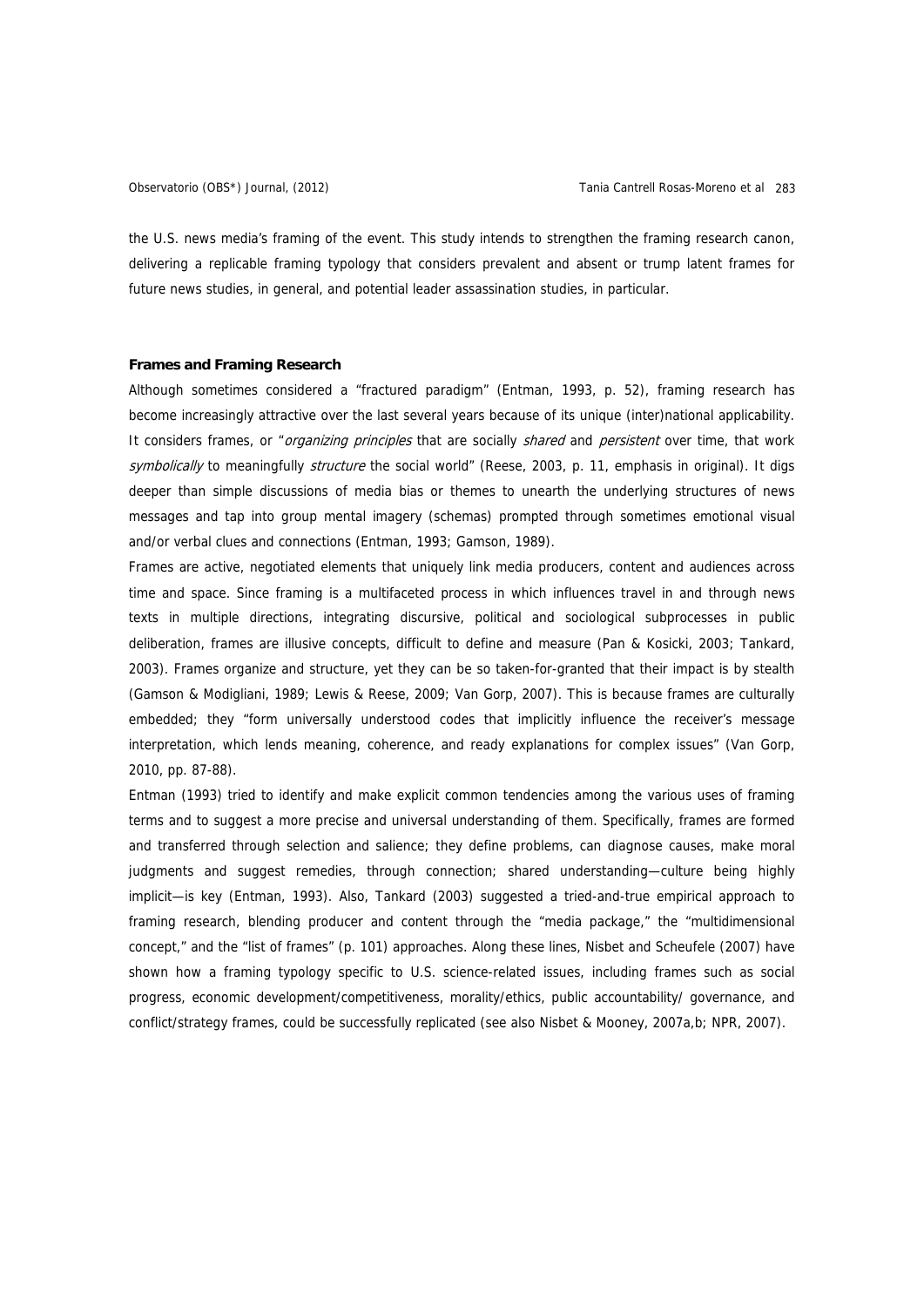Frames are composed of *manifest* content—informational, or that which is explicitly stated, intended and surface-ial—and *latent* content—interpretive commentary requiring investigation of deeper, perhaps unintended themes or even omissions (Clarke & Everest, 2006; Gamson, 1989; see also Altheide, 2002). Cultural resonances, sponsor enterprise (basically, frame management) and media organization and practice are three determinants of frame prominence or news content etiology (Gamson, 1989). For example, Entman and Rojecki (1993) analyzed the U.S. 1980-1983 nuclear freeze movement portrayal to show the interaction between frame prominence and framing judgment (journalist judgments in selecting and conveying information that filter in to news); movement coverage analysis shows that much of the democratic process of policymaking is a *ritual* designed to calm public anxieties while maintaining existing power relationships.

Also, Snow and Benford (1988) showed that interpretations by and through media and audience members allow or contribute to public action. Further, Carragee and Roefs (2004) linked framing to power and investigate the relationship between political change and the news media, including production, distribution and, primarily, interpretation angles. Since hegemony is tied to institutions through a structuration process, the status quo is engineered, but a researcher can study it through understanding product framing and routine. More particularly, framing research looks for patterns in the *selection* of information, the *emphasis* given to that information, the *interpretation* of that information, and the exclusion of other information; non-frames apparent through the consistent *absence* of certain, commonly accepted manifest and latent content, then, are also powerful frames.

#### **Framing Funerals/Assassinations**

Applying framing theory to death and/or assassination news coverage offers a unique opportunity to consider the "spiral of opportunity" stakeholders engage in; they can force news into a single interpretive context supporting elite interests and creating a public through significant numbers of people becoming actively engaged in debate about how society at large should respond to an issue (Miller & Reichert, 2003). This is because when famous people die, the public mourns and remembers them primarily in the same forum where they came to know them in life—in the news media (Kitch, 2000). The flurry of memorializing discourse that appears in the news media situates the deceased in a framework that makes sense of the deceased's accomplishments in the present (Carlson, 2007). The obituary-related notes are a major form of collective memory within modernity, at least in theory (Fowler, 2005; Kitch, 2000). While the obituary is limited as a form of witnessing, due to constraints on critical openness at the time of death, the press is an important site of meaning-making, community-building and memorializing.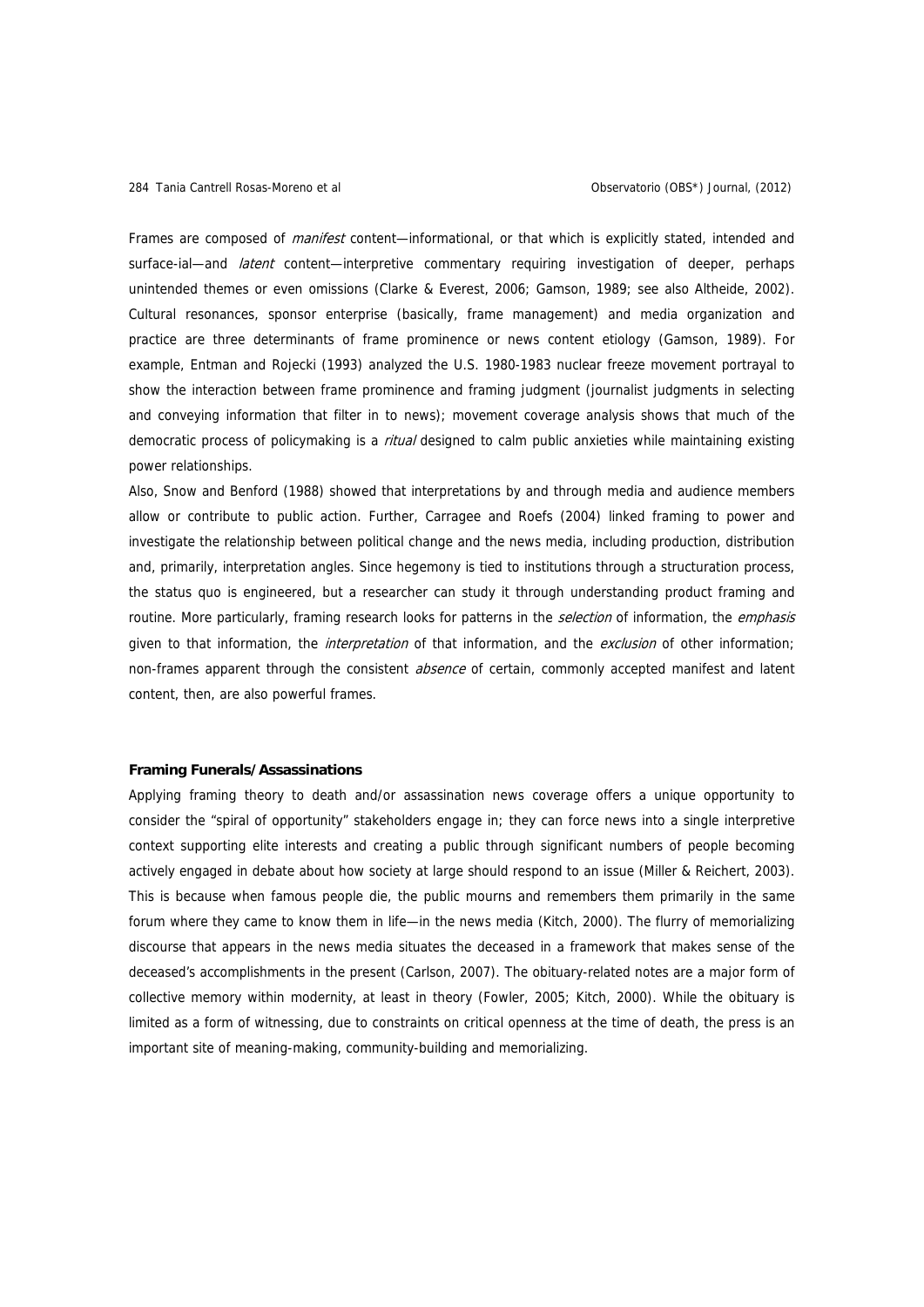Regarding meaning-making, journalists err when they make more meaning of who they are and their power to talk about events than the dignitary they have been covering and his/her contribution(s) to society. For instance, U.S. news media have been sharply critiqued for their coverage of the Kennedy assassination, being detailedly called out on their self-congratulatory myth-making, having their objectivity debunked and their tabloid tendencies highlighted (Zelizer, 1992). In other words, news media can become more about the message makers than about the message.

Regarding community building, press reports can succeed in creating a common narrative and forum of experience. After the Kennedy assassination in 1963, "television mesmerized Americans for four days and virtually bound the nation into a single grieving family" (Hickey, 2001, p. 55). However, Dutch television news reporting analysis of controversial right-wing politician Pim Fortuyn's 2002 murder debunked the notion of a nationwide grief community; a focus on the media event and individual through mourning expressions and emotions including hate and anger dissipated unity among audience members who were followers (Pantti & Wieten, 2005). While news media coverage of the assassination of Israeli Prime Minister Yitzhak Rabin in 1995 did contribute to reintegrating the nation, it also traumatized the population through continuous coverage (Cohen, 2002).

Regarding memorializing, journalists can succeed in creating a uniform caricature of the deceased while working as an interpretive community and attempting to use narratives and collective memories to keep themselves together (Zelizer, 1992). The faulty portrayal can result from news media failure to provide an open, free discussion vital to the public sphere. This occurs when a "'surrogate public sphere' . . . [or] realm of ideological homogeneity, in which only one interpretative frame is presented, while others are either ignored or denied legitimacy" is formed (Yadgar, 2002, p. 162). In short, press calls for a national unity and national unity government at a time of national mourning can be faulty to the point that press reporters willingly sacrifice the mythical status of the deceased national leader (Yadgar, 2002).

With this background, these questions rise: How have Pakistani news media framed the death of its first Muslim female leader? Given the relationship between Pakistan and the United States, how does Pakistani news coverage of the assassination compare with U.S. news reports?

# **Methods**

While Urdu and English are both official languages in Pakistan, we chose three Pakistani English-language newspapers, *The Post, Dawn* and *The News International*. The government is an Islamic Republic, with a president and prime minister governing more than 160 million people.

The Post, a national newspaper, was founded in 2005 and has already become one of Pakistan's top five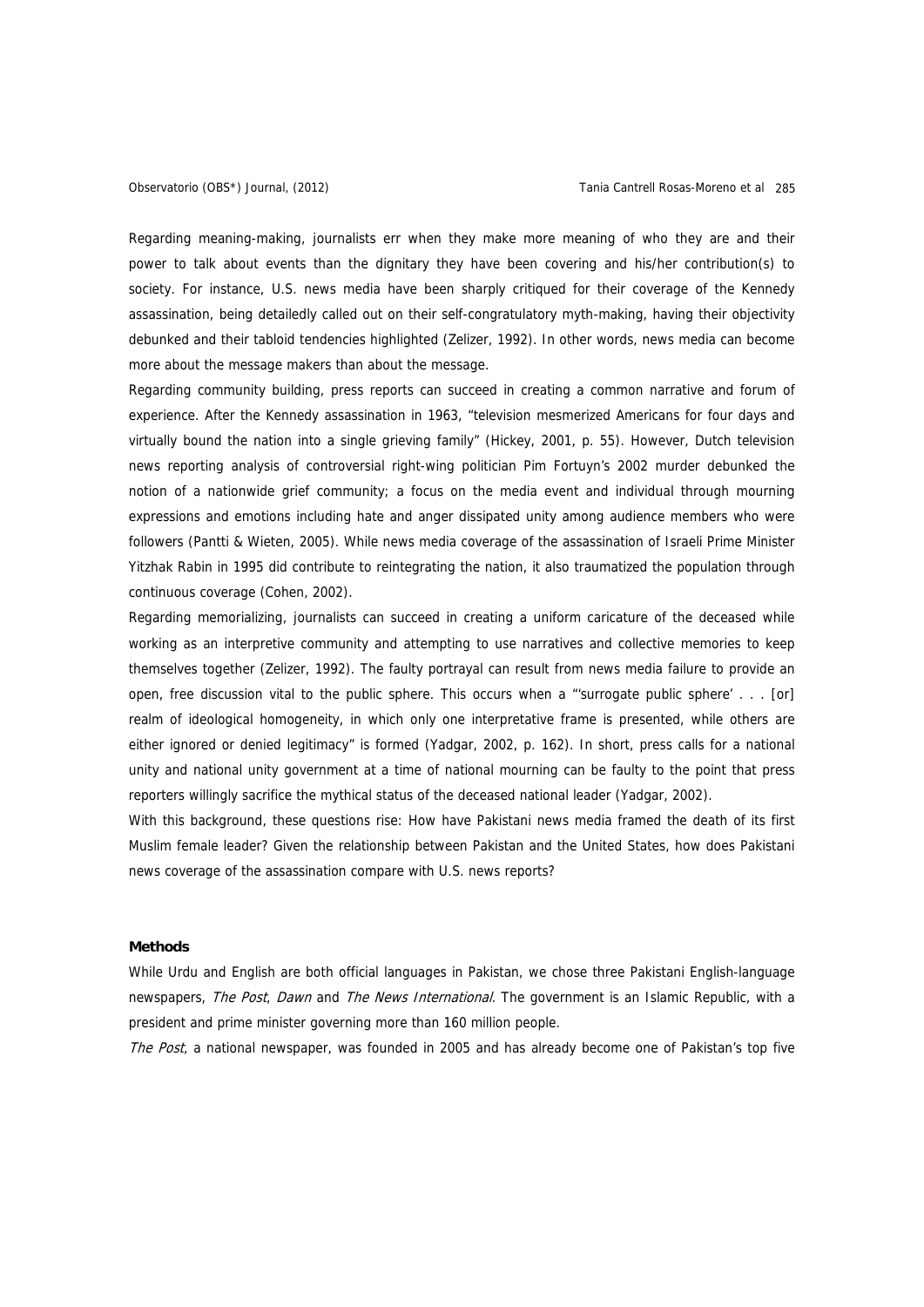English newspapers, largely because of its content and policy. Owner Zia Shahid also owns the Khabrain Group of newspapers. More than 250 journalists work with The Post, in and out side of Pakistan.

Dawn is Pakistan's newspaper of record. The flagship of the Dawn Group of Newspapers, which Pakistan Herald Publications publishes, Dawn is also the oldest (founded in 1941) and most widely-read Englishlanguage Pakistani newspaper with a weekday circulation of more than 138,000. Mohammad Ali Jinnah, Pakistan's founding father, created this medium to counter Hindu-press anti-Muslim propaganda.

The Jang Group of Newspapers, which also produces the largest Urdu language newspaper, publishes The News International, Pakistan's second largest newspaper. It has a certified circulation of 140,000. Its overseas edition, which is published from London, caters to the UK Pakistani community.

This study's sample covers the week immediately following Bhutto's assassination, beginning December 28, 2007 (the date after the murder and the day of her funeral service) and continuing through January 3, 2008. All articles headlined "Benazir," "Bhutto" or "BB" were pulled from Pakistani papers, resulting in almost 400 stories. From this pool, front page and main news stories, national news stories, business news and editorial content were included in the sample, totaling 238 articles. Table 1 provides a print news summary:

| Paper    | <b>Articles</b> |
|----------|-----------------|
| The Post | 116             |
| Dawn     | 48              |
| The News | 74              |
| Total    | 238             |

**Table 1: Pakistani Print News Summary** 

A similar format was followed for the LexisNexis draw of U.S. newspapers. Although licensing agreements between news media outlets and LexisNexis change on at least a yearly basis, it remains a premier source for searching numerous news media outlets with regard to any given topic at once. This allows greater objectivity on the part of the researcher, as it removes bias toward any particular news source choice for comparison while including a wide variety of sources for concurrent data capture. On December 22, 2011, LexisNexis was directed to include U.S. newspapers, using similar terms and conditions as with the Pakistani press search, with one exception. Given the 10-hour time difference between Pakistan and the East Coast of the United States, the timeframe of the sample was increased by one day. In other words, LexisNexis was searched from December 28, 2007, through to January 4, 2008. Only articles with "Benazir" or "Bhutto" in their headlines were pulled, an approach that resulted in 263 articles for the comparison.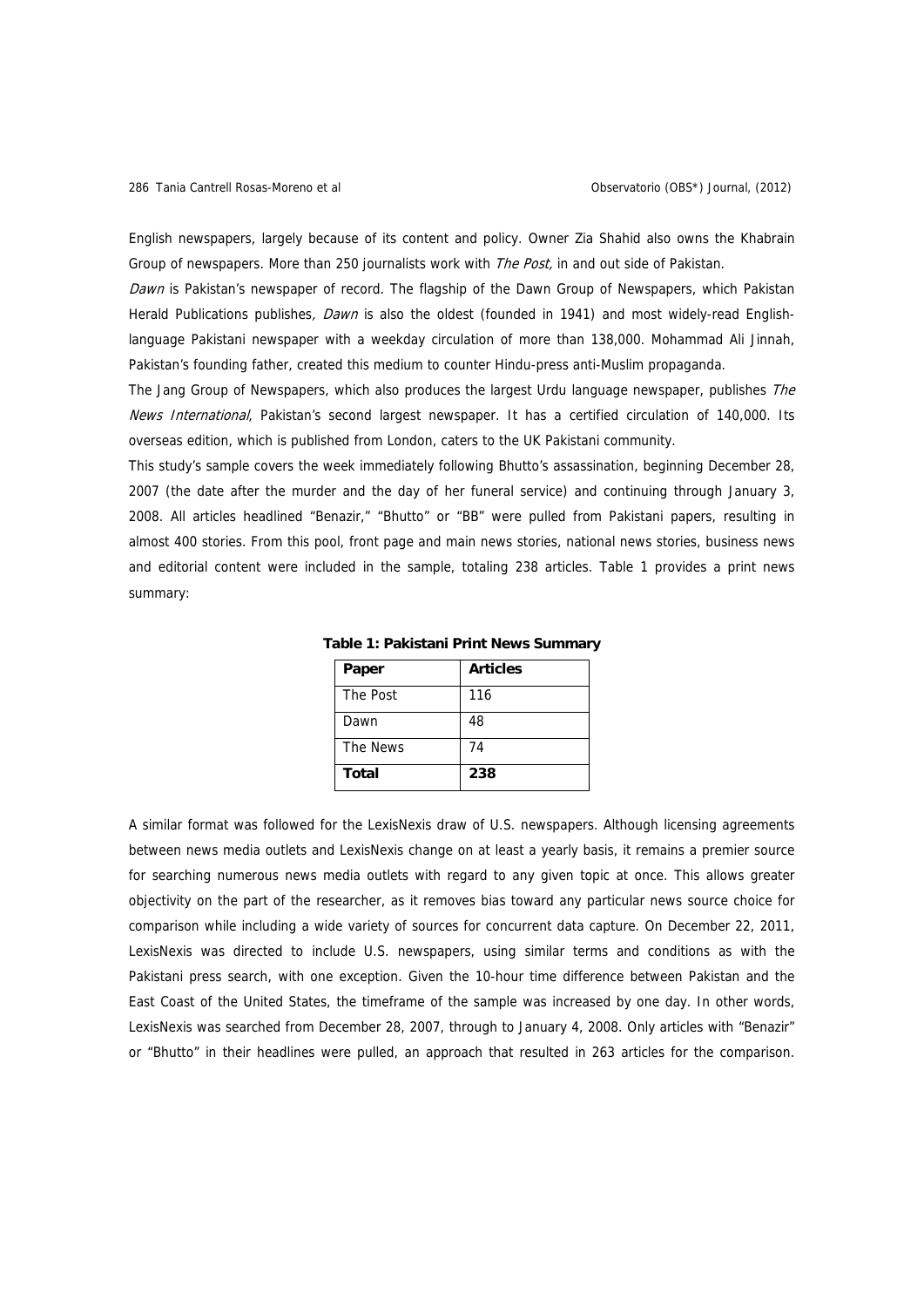Once newspaper article abstracts and any duplicate articles were removed, the adjusted total of U.S. news articles analyzed was 241.

An interpretive textual analysis seeks to get beneath the surface or denotative meanings and examine more implicit or connotative social meanings. This methodological approach often views culture as a narrative or story-telling process in which particular "texts" or "cultural artifacts" such as news reports consciously or unconsciously link themselves to larger stories at play in society. Interpretive textual analysis is a powerful tool, especially when complemented by or used to apply framing theory.

This method is not without its flaws, however. Textual comparisons are not supported by any systemic guidelines for record interpretation. Rather, "they are left to an informal discussion which solely draws on the ingenuity and experience of the author who is working backward from the data." (Truex, 1996, p. 3) To add rigor to our interpretive textual analysis, we reviewed each story numerous times to understand in what *manifest* and *latent* way(s) the story surrounding Bhutto, her death, and the implications of her slaying were presented. To reiterate, manifest frames are explicit, superficial and informational, while latent frames are interpretive, comprising specific message inclusions as well as (un)intended omissions. For instance, types of manifest frames that could emerge from an interpretive textual analysis of newspapers might coincide with how a newspaper is organized through beat reporting, including city, nation, world and feature stories. Additional manifest frames could subdivide content from that point. In this application, the interpretive textual analysis of newspapers applies framing theory to consider the cultural, social, political and other spheres of interpretation to attempt to make sense of what is being (un)said. This requires assessment of "…organizing principles that are socially shared and persistent over time, that work symbolically to meaningfully structure the social world" (Reese, 2003, p. 11). All the findings highlighted in this study are latent news frames.

We also convened constantly to discuss both the stories and the frames. We did this for two reasons. One was to counter "the low relevance of reliability in qualitative research" (Lindlof & Taylor, 2002, 239). Another was to ensure objectivity of the findings through intersubjective agreement (Lincoln & Guba, 1985, 292) as well as dependability, which accounts for both factors of instability and factors of phenomenal or design-induced change: "It can be argued that this naturalist view is broader than the conventional [concept of reliability], since it accounts for everything that is normally included in the concept of reliability plus some additional factors" (Lincoln & Guba, 1985, 299). In the Rojecki (2005) and Esser and D'Angelo (2006) traditions, the goal of this qualitative study has been to identify what kinds of topical and, even more importantly, whispered, culturally-embedded frames emerged from this coverage.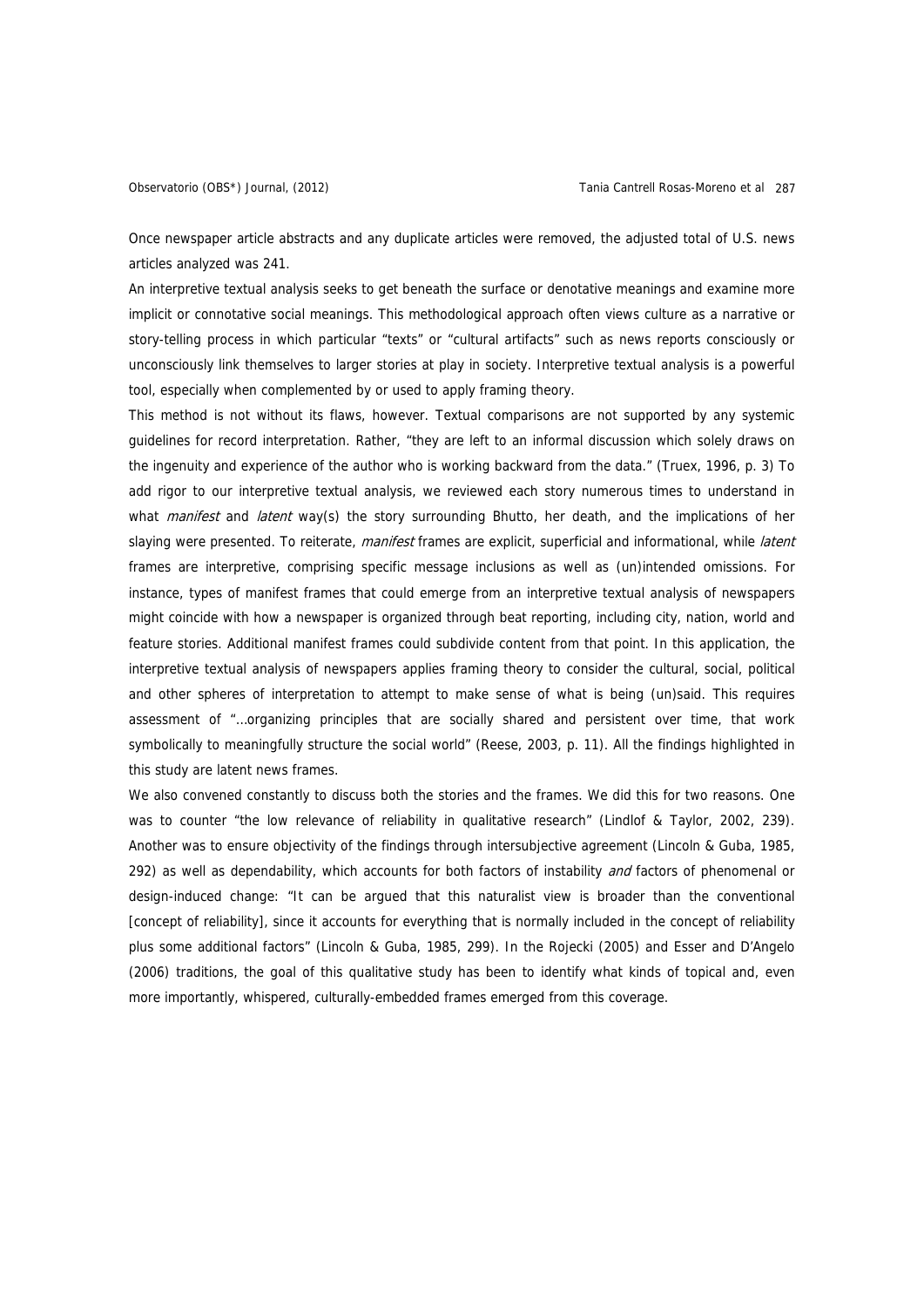#### **Results**

The research questions posited, How have Pakistani news media framed the death of its first Muslim female leader? Given the relationship between Pakistan and the United States, how does Pakistani news coverage of the assassination compare with U.S. news reports? Applying framing research to the more than 200 Pakistani press reports unearths at least two general kinds of latent frames. One is prevalent latent frames, or frames that emerge from materials included in news reports. The other is absent or trump latent frames, which surface from considering materials omitted from news reports. The prevalent latent frames include "Domino effect," which summarizes the devastating effects of her death; "Oracle," which includes the fulfillment of a prophetic demise; and "The secret," which speaks to the many efforts to keep the assassination's details under wraps. The absent or trump latent frames include "Non-issue," or how Ms. Bhutto's gender and religion were obscured, and "Not an option," or how BB seemed to be a candidate without an election. For a summary, see Table 2 below.

| <b>Frame</b>  | <b>Presence</b> | <b>Associations</b>                              |
|---------------|-----------------|--------------------------------------------------|
| Domino effect | Prevalent       | Assassination sends (inter) national shock waves |
| Oracle        | Prevalent       | BB is a doomed daughter of destiny and dynasty   |
| The secret    | Prevalent       | BB's cause of death is averted                   |
| Non-issue     | Absent          | Gender and religion are absent or erased         |
| Not an option | Absent          | BB is a candidate without an election            |

**Table 2: Bhutto Assassination Pakistani National News Framing Typology** 

### **Pakistani Prevalent Latent News Frame One: Domino effect**

In the Pakistani press, Benazir Bhutto was heralded as democracy's savior to Pakistan and appeared the nation's only hope to restore a democratic society to the land Gen. Pervez Musharraf seized control of through a 1999 coup. Press reports indicate her assassination was like a nuclear blast to the nuclear-armed country hoping to return to a "normal" government/situation in at least three respects: it blasted any possibility for the government to return to any democratic form; its repercussions occurred in waves, affecting individuals, businesses and economic stability on various levels; and it rushed in an apocalyptic era.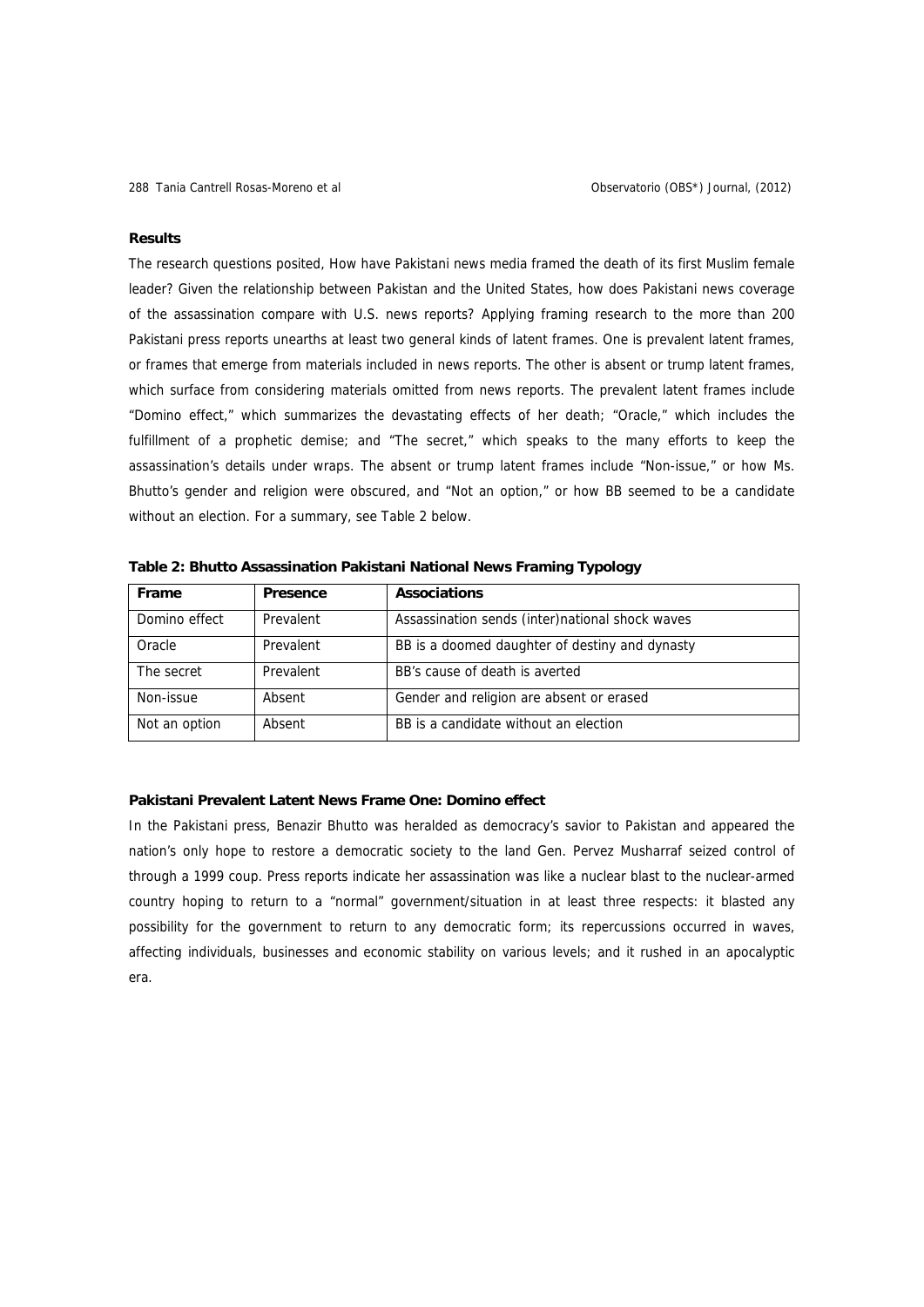#### The domino effect for democracy

The three papers echoed sounds of Benazir Bhutto's death being a national tragedy. More pertinently, they presented factual evidence to support how death to Benazir Bhutto in Pakistan affected not only the future Pakistani elections, but also the ideological possibility of democracy coming any time soon to Pakistan. Shock effects reverberated through the neighboring countries, and farther. For example:

Her death was viewed not only as a serious threat to nuclear-armed Pakistan's democratic process, but also more broadly to stability in the region. "The world has much at stake in the success of Pakistan's democratic institutions," said US Ambassador Zalmay Khalilzad, who described Bhutto, the first woman to be elected leader of an Islamic country, as a close personal friend and "courageous figure."

"It's a great tragedy because she stood for moderation, for rule of law, for democracy in her country, and her death is a loss for the cause of moderation, democracy, and rule of law for Pakistan," Khalilzad told reporters. (The News International, December 29, 2007)

### The domino effect's individual and economic repercussions

With Benazir Bhutto's passing, a lack of authoritative accountability had tangible, measurable results. At least 38 individuals shocked by and reacting to the news died and/or killed themselves the first day; emotional people charged their streets causing widespread chaos and destruction; and survivors looked for someone and/or something to blame for their pain and loss of hope. One *Dawn* example states,

Shops were shuttered, weddings were cancelled and daily life was on hold for tens of millions of Pakistanis on Saturday as the nation mourned the assassination of former prime minister Benazir Bhutto.

On the second day of official mourning for the slain opposition leader, most people were unable to buy food or petrol, with almost all shops, fuel stations, banks and offices closed down. (Dawn, December 30, 2007)

Such emotional tremors were felt throughout the society, and globally, according to the press. Particularly, economic relations are affected across the world when a leader is assassinated. The News International summarizes,

The economic cost of the death of Benazir Bhutto would bring about difficulties for the government to meet its growth, revenue and export targets which were already under pressure due to government's reluctance to take hard economic decisions in the election year.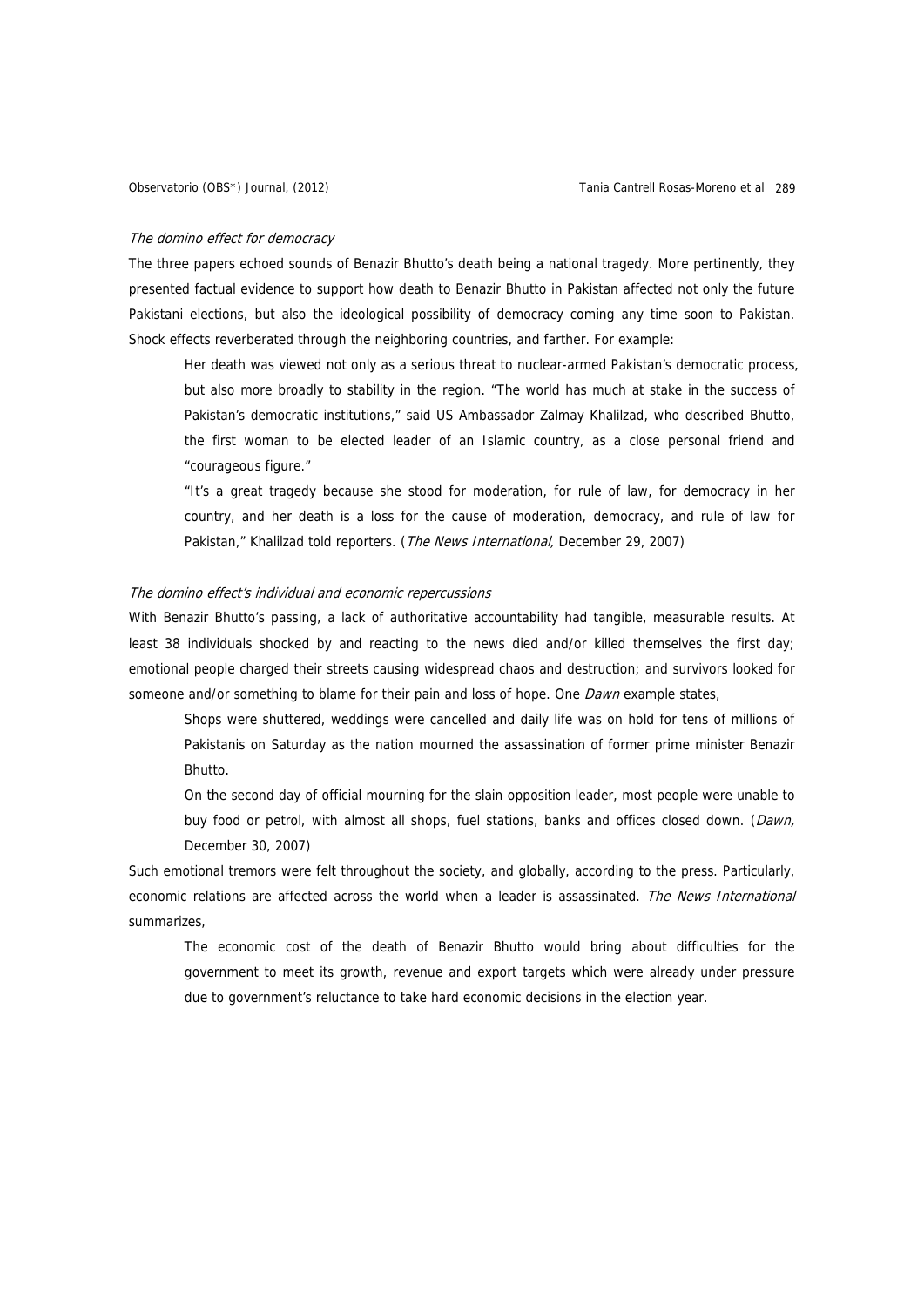The country has lost billions of rupees in revenues and exports besides colossal loss to property and life in two days of strike and riots after the death of former prime minister Benazir Bhutto. (The News International, December 31, 2007)

### The Post specifies,

Oil prices surged towards 100 dollars per barrel this week after Pakistani opposition leader Benazir Bhutto was killed by a suicide bomber.

On Friday, geopolitical jitters and weak US energy stockpiles drove New York crude to 97.92 dollars. That was just 1.37 dollars off the record 99.29 hit on November 21.

Bhutto's assassination on Thursday also sent funds flowing away from equities and into precious metals as investors sought a safer haven for their cash amid fears of spreading turmoil in the region. (The Post, December 30, 2007)

# The domino effect suffocates hope

According to the news stories, Benazir Bhutto represented more than a person to her people; she was considered a savior, someone chosen and prepared to bring a new rule of democracy and freedom back to her people. Her assassination was beyond an election disruption; her death represented the suffocation of the nation's hope, "a national tragedy" (The Post, December 28, 2007). Press reports harmonized a national state of mourning. In particular, The Post announced Pakistani President Musharraf's decree, "as a sign of respect for her" and with "the national flag at half-mast during the days" (The Post, December 28, 2007).

Although Musharraf, who, in many ways, was a Bhutto foe, made the pronouncement, he followed traditional Islamic funeral practices by evoking the three-day mourning period. Still, Benazir Bhutto death's was foretold and foreshadowed.

# **Pakistani Prevalent Latent News Frame Two: Oracle**

Benazir Bhutto, "Daughter of Destiny"—as she referred to herself in one of her autobiographies—and "often hailed as the all-important figure in that return to a parliamentary process" (*The Post*, January 1, 2008), was a daughter of privilege. Raised in a very political and wealthy family, trained abroad at the best universities, and groomed at her father's side to be his political successor, Benazir Bhutto was the youngest world leader at age 35. She had, through bloodlines, inherited power and prophetic demise, like the U.S. Kennedy family members (*The News International*, January 2, 2008), as Pakistani reports shadow. In the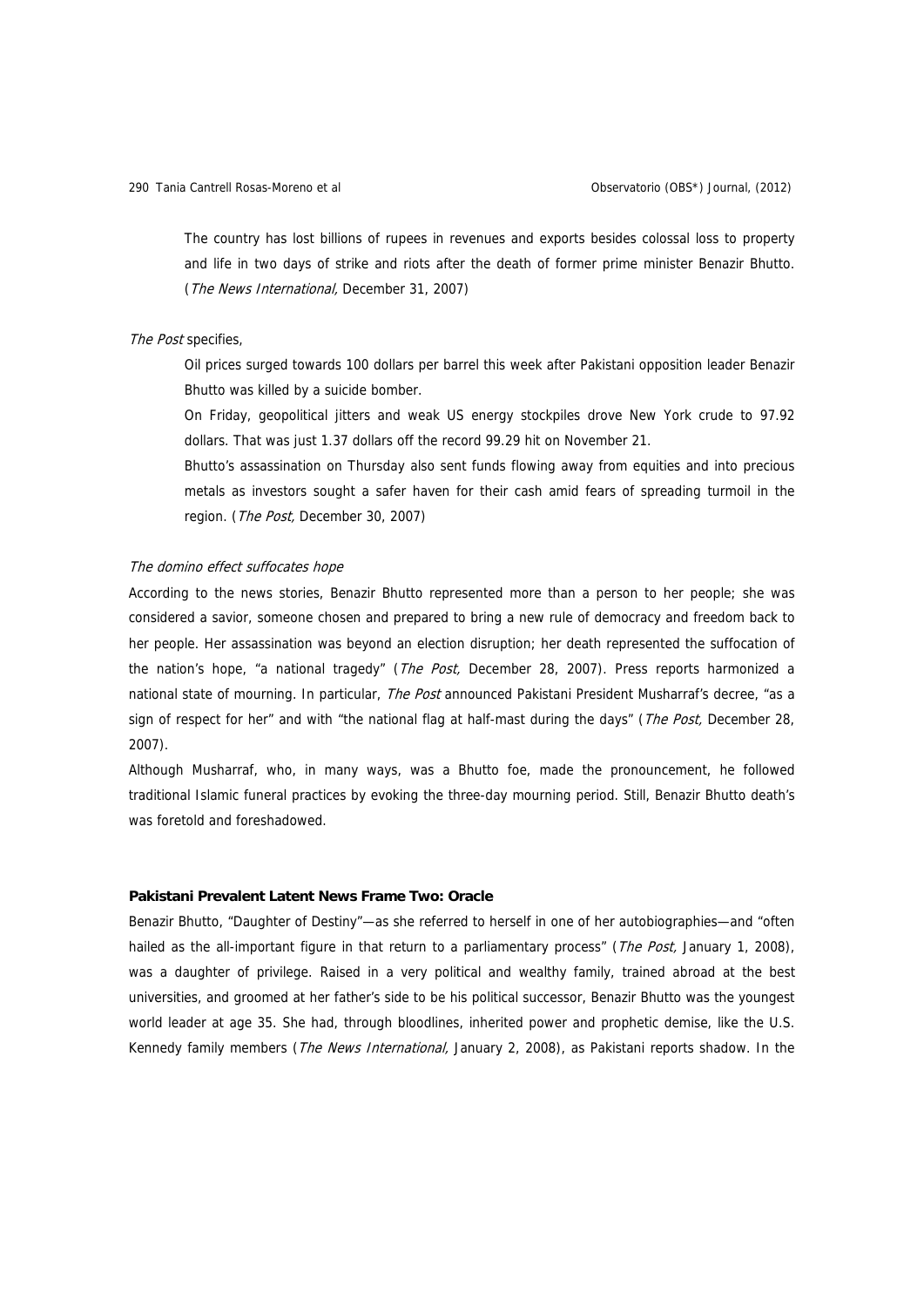public spotlight for numerous reasons, and a powerful influencer, Benazir Bhutto was not the first of her family to die for a public cause nor was her martyrdom unsuspected. "In many ways, Benazir Bhutto's family could be said to be star-crossed" (The Post, December 28, 2007). Twice, she struggled to gain power as the PPP's leader and succeeded in her elections to prime minister. Her third election attempt sealed her destined death through lack of security, her legacy to continue to lead from the grave, and her dynasty through her son, her heir.

### The Oracle's imminent death

Once she decided to return to her homeland, Benazir Bhutto negotiated her re-entry, relying upon presidential promises and attempting (inter)nationally to secure her well-being. As a Bhutto with a strong familial history of death via politics, she was a sure target, as shown by the publicized threats from Al Qaeda and others. Pakistani press reports clearly spoke of the risk, particularly reporting on the first attempt against her life in October 2007. Once the deed was done, reports dot some how and why murder details. For example,

Officials from Benazir Bhutto's Pakistan People's Party have complained that security arrangements for her were woefully inadequate, given the seriousness of the threats against her from al Qaeda, the Taliban and others. She relied largely on using a "human shield" of loyal followers who would form a ring around her, but as the attack Thursday proved, it was little protection against a determined assailant. (The Post, December 31, 2007)

Additional reports emphasized her human shield:

Pakistani officials have rejected criticism of their security efforts, contending that they took careful precautions for Bhutto's safety. But when she was fatally attacked Thursday, she had no police escort, only her own force of volunteer guards surrounding her car, putting their bodies between her and any attacker. (The News International, January 1, 2008)

#### The Oracle lives on through her bloodline

Like father, like daughter; like daughter-and-later-mother, like son. Benazir Bhutto and her family foster the Bhutto dynasty through practice and blood. Specifically having requested to be buried by her father rather than her husband (when the time comes), "Benazir Bhutto's body would be brought today (Friday) to Larkana for burial besides her father Zulfikar Ali Bhutto's grave in Garrhi Khuda Bukhsh. The graves of Shahnawaz Bhutto and Mir Mutraza Bhutto, brothers of Benazir, are also there" (The Post, December 28, 2007). The same newspaper also states,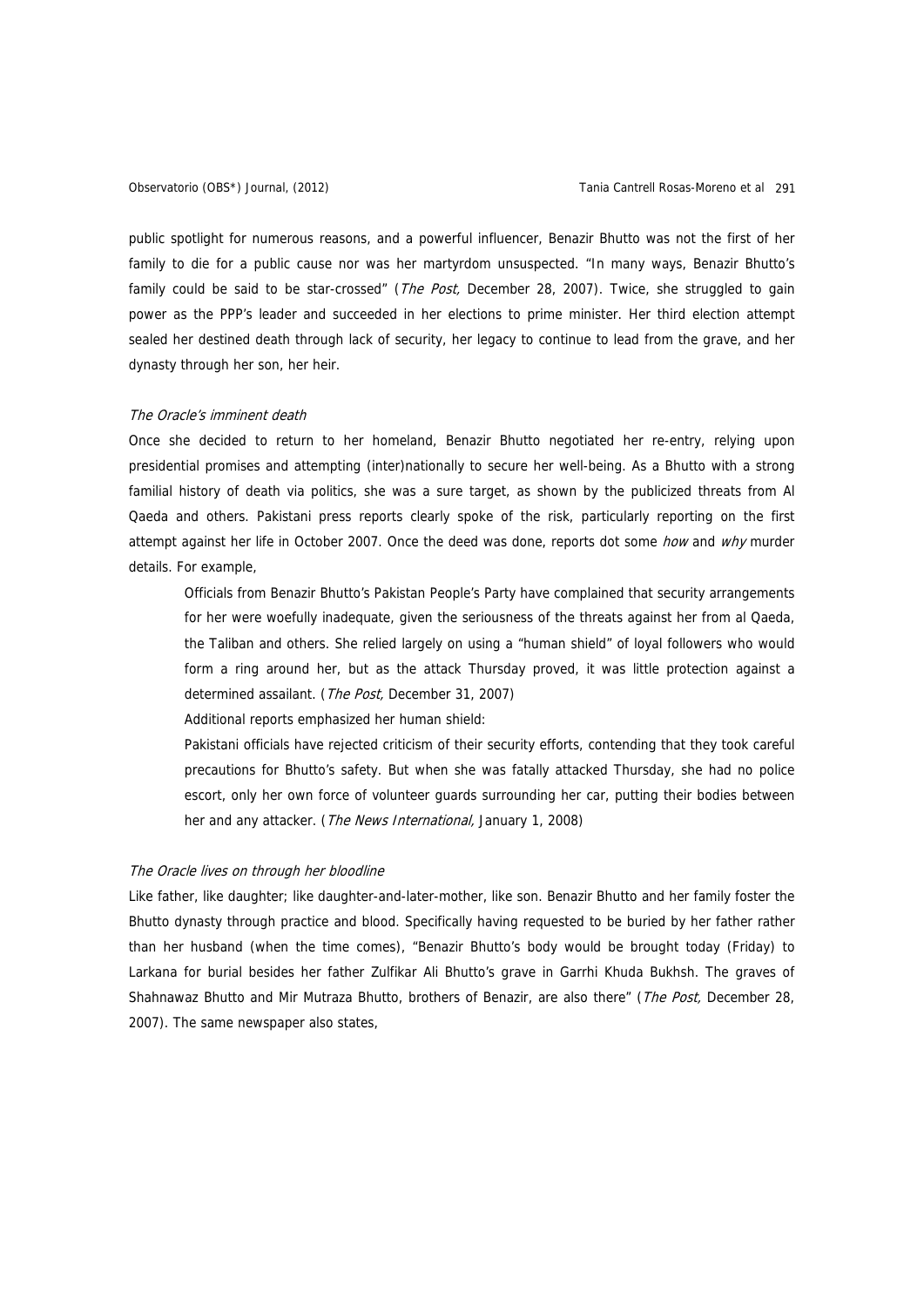Groomed by her father Zulfikar Ali Bhutto, as she was grooming her son Bilawal, Benazir became prime minister of Pakistan for the first time in 1988 but was removed from office 20 months later, on alleged corruption charges. (The Post, January 1, 2008) Further,

Ghinwa Bhutto submitted before the "will" of Benazir Bhutto and accepted Bilawal Bhutto Zardari as the new party chairman, saying this was the last wish of her late sister-in-law and she would not dispute it. (The News International, January 1, 2008)

### The Oracle's lasting memorial

Regardless of her heir's future, and although a tangible representation of the ideals for which the Bhuttos have struggled, Benazir's legacy shouts out. Thus,

A strong, representative democracy in Pakistan will defeat terrorism and extremism, show the path to a more stable, prosperous future, and stand as a lasting memorial to the life's work of Benazir Bhutto. We owe it to her memory to strive together to achieve that goal. (The News International, December 31, 2007)

And,

The establishment of true democracy in the country would mean best revenge of Bhutto's killing, [Afrasiab Khattak, president of the Awami National Party] added. (Dawn, January 1, 2008)

According to the newspaper coverage, Bhutto's life and death were prophetic, larger than life, godlike. In fact, because Benazir Bhutto could not have served as prime minister again unless she and her party secured the election and a decree were changed (Dawn, December 28, 2007), her death further eulogized her legacy. Resembling others who have lived powerfully, she has become more powerful through death. "And the rapturous welcome by millions of supporters passed into the legends of history along with those of Ayatollah Ruholla Khomeini of Iran and Cory Aquino of Philippines" (The Post, December 28, 2007). The manner of her death, however, has been hotly contested.

# **Pakistani Prevalent Latent News Frame Three: The secret**

Documented reports officially state that Benazir Bhutto died when her head hit the sunroof of the vehicle in which she was being driven during a political rally in Rawalpindi. Two voices whisper through the coverage. One says there is more to this than what the government is letting on. Another suggests that those in power must push through the current circumstances, holding to the government's decree as truth, regardless of what the evidence presents.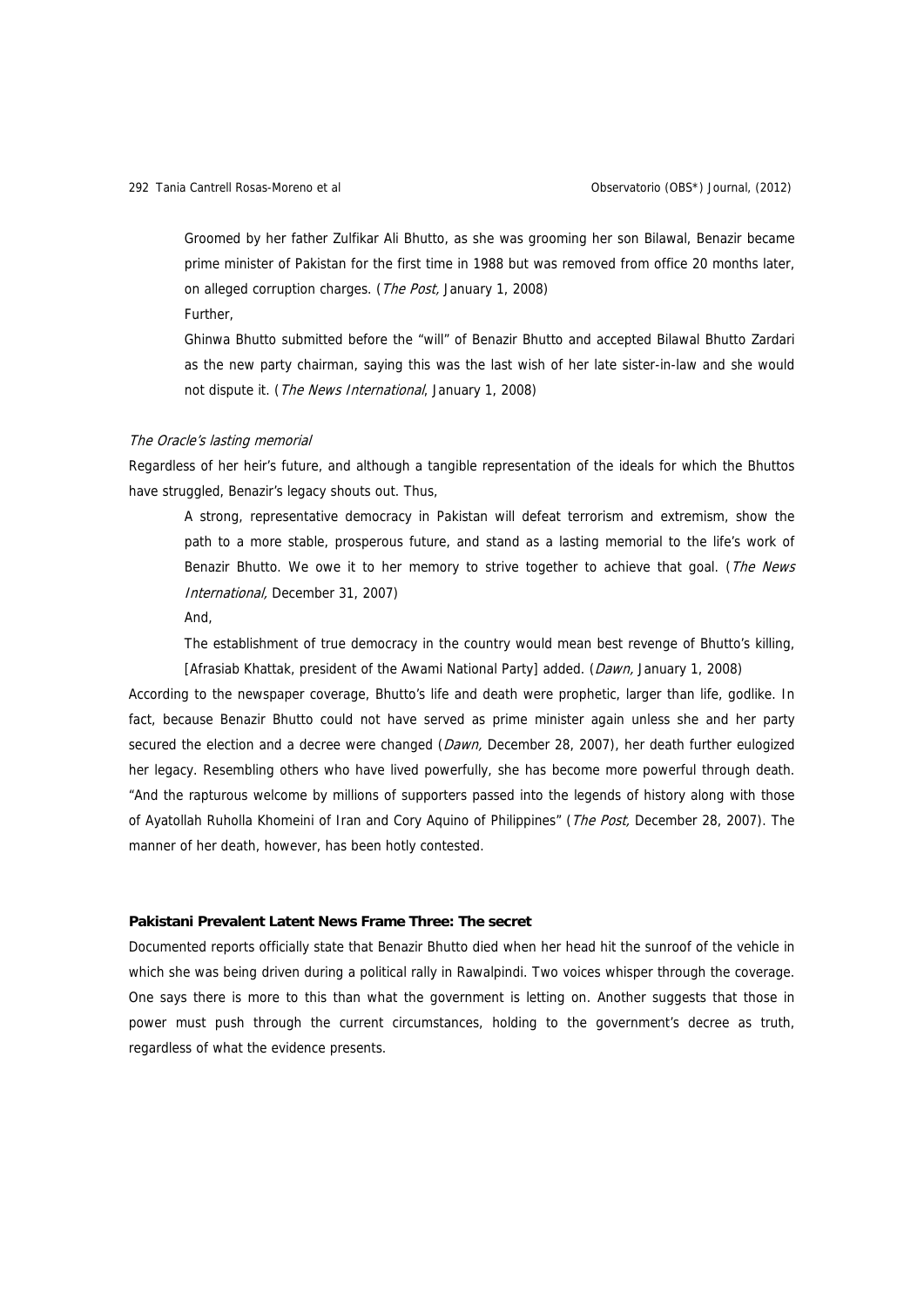#### Keeping quiet

Although Bhutto's medical report was "signed by seven doctors" (The News International, January 1, 2008) decreeing her reason for death to be accidental and vehicle related, facts such as vehicle manufacturer opinion, footage and personal/eyewitness accounts contested the reports. Those in authority seemed to be keeping quiet. For example, The Post revealed doctors' forced consent to secrecy:

The government authorities have pressured the medical personnel who tried to save former prime minister Benazir Bhutto's life to *remain silent* about what happened in her final hour and have removed records of her treatment from the facility, the Washington Post quoted the doctors as saying... Sweating and putting his head in his hands, he said: "Look, we have been told by the government to stop talking. And a lot of us feel this is a disgrace." The doctors now find themselves at the centre of a political firestorm over the circumstances of Ms. Bhutto's death. (The Post, January 2, 2008, emphasis added)

International world leaders' condolences and political leaders' commentaries juxtapose the Pakistani government's silence regarding Benazir Bhutto's assassination. Press reports clearly tell this controversy,

Sherry Rehman, a PPP spokesperson, said: "She had a bullet wound at the back of her head on the left side. It came out the other (side). That was a very large wound, and she bled profusely through that."

Ms Rehman prepared the slain leader's body for burial.

"She was even bleeding while we were bathing her for the burial. The government is now trying to say she concussed herself, which is ludicrous. It is really dangerous nonsense." (Dawn, December 30, 2007)

Pressure to learn Benazir Bhutto's true cause of death allowed international intervention. Although Pakistani government officials had initially rejected foreign offers to investigate the cause of death, a Scotland Yard inquiry was finally allowed. The report—released February 8, 2008—stated that she died from the impact of a suicide bombing, not bullets fired at her moments earlier as she left a political rally (Tran, 2008). Regardless of the reason, Benazir Bhutto is dead, and those in power forge ahead.

#### The united secret

It's an illogical role over reason for the Pakistani government:

Meanwhile, commenting on General Musharraf's remarks in his address that Mohtarma Bhutto was assassinated by some terrorists, the PPP spokesperson and former Senator Farhatullah Babar has said that blaming the nameless terrorists for the assassination of Mohtarma Bhutto is designed to skirt the issue, not address it. (The Post, January 3, 2008)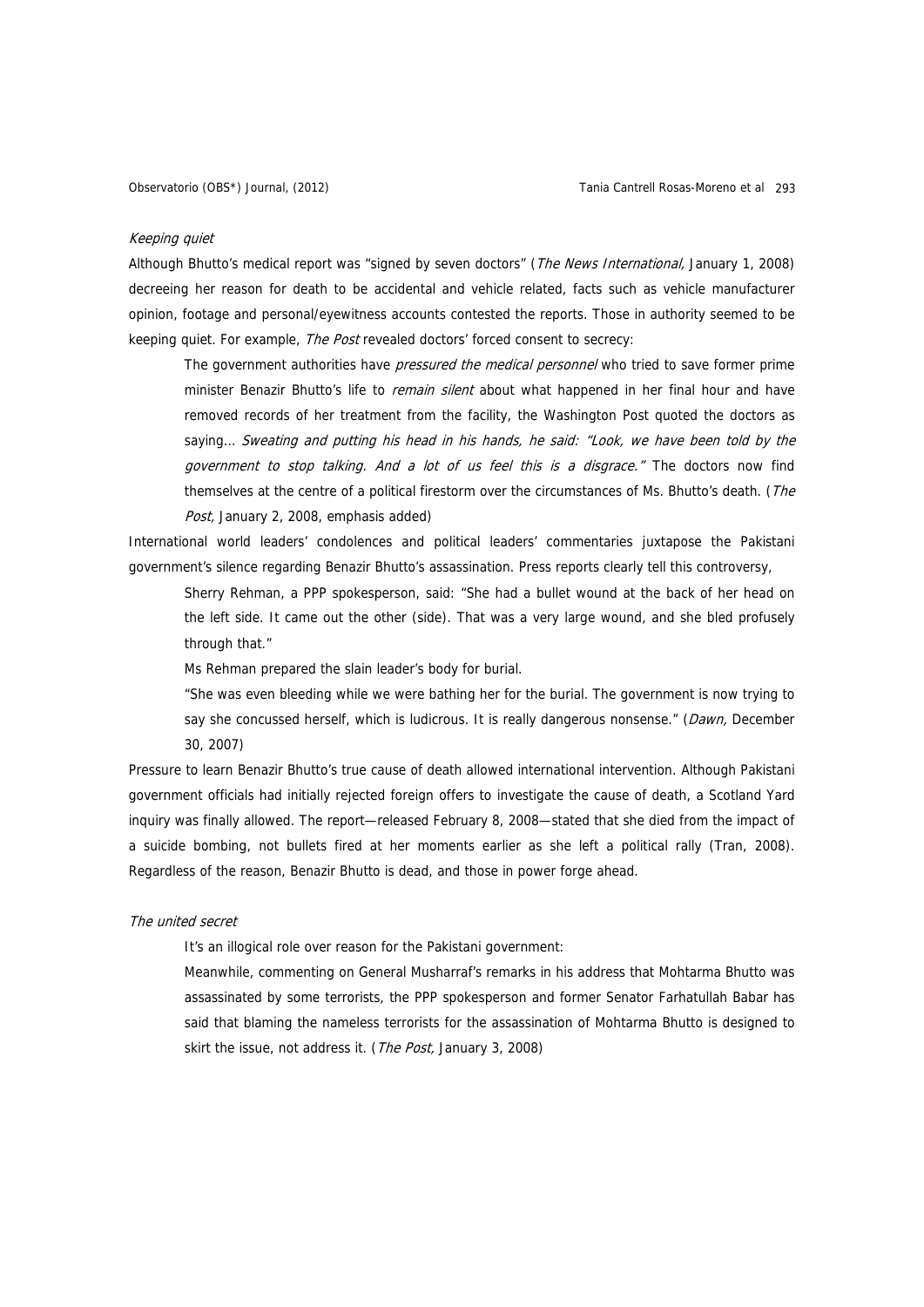In brief, Pakistani press reports synchronize on the news elements who, what, when and where: Twiceformer Pakistani Prime Minister Benazir Bhutto died December 27, 2007, in Rawalpindi, Pakistan, after a political rally. The *how* and why news elements remain sketchy, because many invalidated versions conflict, and all sources contest what is being reported. Not only the details are unclear. In fact, specific, blatant details are absent from coverage. Two other frames, which we term absent or trump frames, reveal the lack of discussion on at least two key points. As previously stated, absent frame one is "Non-issue" and absent frame two is "Not an option."

### **Pakistani Absent Latent News Frame One: Non-issue**

In a predominantly Sunni Muslim nation,<sup>[2](#page-13-0)</sup> "a nation where Islam is something more than a religion, and anti-Americanism runs high" (Wines, 2002), how is it that a woman can lead not once, not twice, but almost a third time, and a Shi'a Muslim woman at that? Benazir Bhutto, a minority at least in her gender and her religion, is thought of neither as a feminist nor as a radical female, but she is a role model who is female. In fact, she is one of the world's most popular and important female leaders, having been recognized through a 2007 survey conducted by Gallup and USA Today as one of the top ten women Americans admire the most (Dawn, December 28, 2007).

While Pakistani press reports strip gender from "chairperson" Benazir Bhutto by rarely referring to her femaleness, they report on other public acts women participate in, singling them out by and/or because of their gender. For example,

The ceremony was attended by PPP workers and people of the area *and women* including Saeeda Jamal Labar, Zohra Mai, Maryam and other PPP women workers. (The Post, December 31, 2007, emphasis added)

Further,

The news of PPP leader Benazir Bhutto's assassination came as a bombshell in the city, making the people cry over the loss of the national leader. The city was gripped with shock and many grief-stricken people, especially women, fell unconscious after hearing the tragic news through the electronic media. (Dawn, December 28, 2007)

In the few press reports when Benazir Bhutto's gender is noted, her religion is obscured through a Judeo-Christian metaphor:

<span id="page-13-0"></span> 2 Pakistan's predominantly Muslim population is 77 percent Sunni and only 20 percent Shi'a.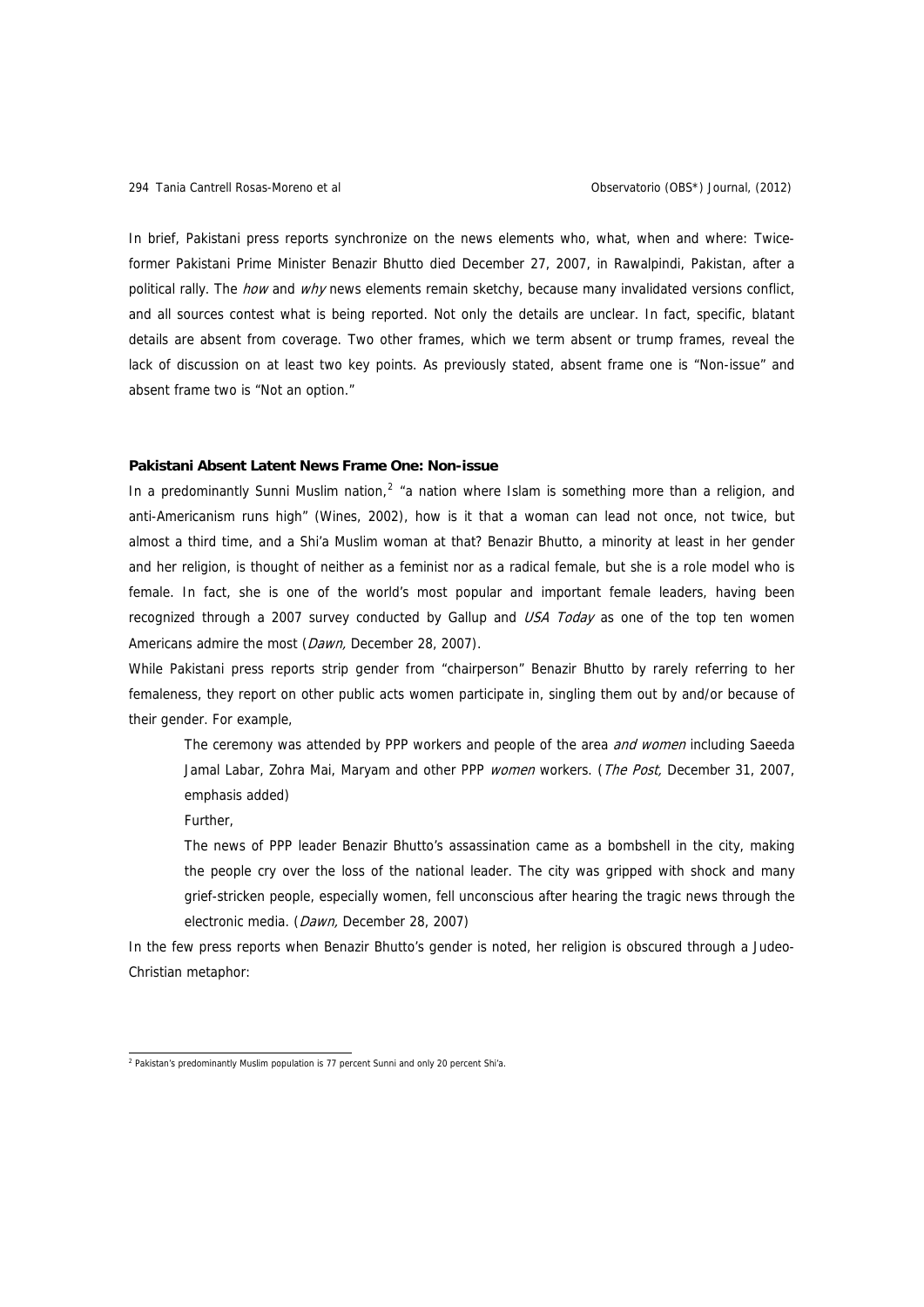That was her enduring image; a female David, wrestling against formidable osbtaclse [sic] of Goliathic dimensions—chauvinism, conservatism and authoritarianism—with empty hands. (The Post, December 28, 2007, emphasis added)

Or, it remains unaddressed:

Ms Bhutto, a former two-time prime minister, was an incredibly brave and courageous woman who had returned from exile to her homeland to lead her party in the forthcoming elections. (The News International, January 2, 2008)

Another obvious absence from Pakistani press reports is Benazir Bhutto's candidacy.

# **Pakistani Absent Latent News Frame Two: Not an option**

Pakistani news reports have been able to separate Benazir Bhutto's death from the political context in which it occurred. With only one exception from Dawn, none of the more than 200 news stories refers to Benazir Bhutto as a candidate in the then-scheduled-for-January 2008 election. Press reports are very clear that her purpose in returning to Pakistan was to participate in the election, yet her candidacy—her specific electoral role—is not noted. She is not an option for her people to elect. Or, she is a candidate without an election. For example,

While addressing a huge public gathering at Liaqat Bagh Rawalpindi before falling prey to a suicide attack, Benazir Bhutto (late) said her party, after coming into power, will create opportunities for the poor so that they can live their lives without having any financial problems while she accused the rulers of promoting bomb blast culture in the country, either to put off the forthcoming elections or get the results of their own choice. (The Post, December 28, 2007) In short,

Benazir Bhutto was killed in a suicide attack on Thursday, just two months after the former premier returned from exile for a political comeback. (The News International 28 December 2007)

The press separates the person from the event, then it equates the person with a separate event through her assassination. Benazir Bhutto becomes an unelectable candidate taken out of the running through her assassination. Perhaps ironic, her death and subsequent absence from the election seems to enliven the election:

PPP Punjab Secretary General Ch Ghulam Abbas . . . said that the assassination of Benazir Bhutto was taken place for halting and sabotaging the process of election in the country. (The Post, January 3, 2008)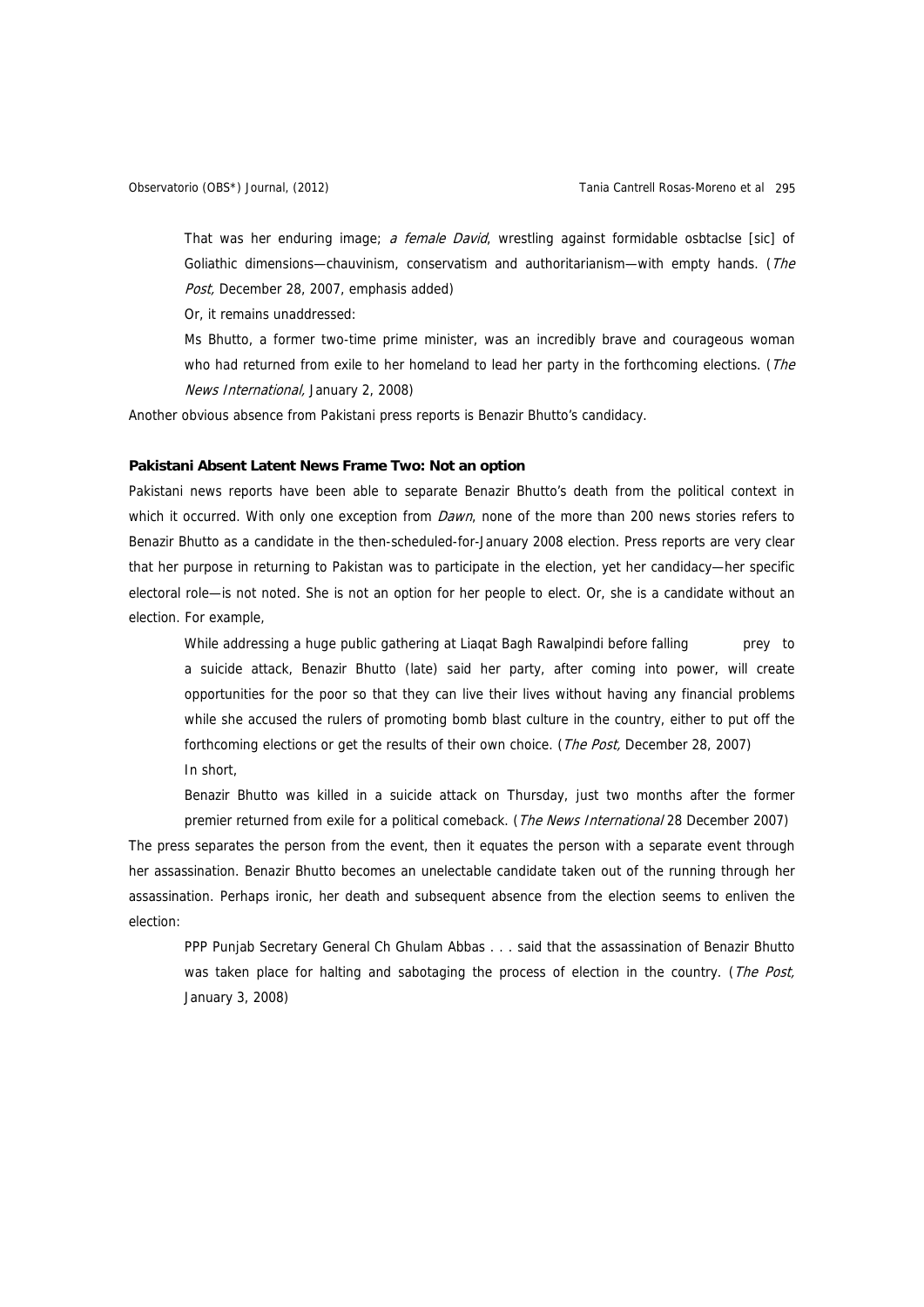#### Again,

The attack targeting Pakistan's most prominent opposition leader . . . dealt a new shock to a world already troubled by political terrorism and clouded the process of the general election set for Jan 8 and the country's political future. (Dawn, December 28, 2007)

Yet, the chances for the general election initially marked for January 8, 2008, were clouded, since it would have taken a constitutional amendment for a former two-time prime minister to have been elected a third time. The Pakistani Press never mentioned the legalities of this glitch, or the fact that Ms. Bhutto was technically Not an option on the ballot.

In brief, applying framing and framing assassination research to the more than 200 Pakistani press reports unearths at least the prevalent latent news frames Domino effect, Oracle and The secret along with the absent latent news frames Non-issue and the Not an option.

While the Pakistani newspapers' coverage is quite homogeneous, a look at U.S. press reports and op-ed pieces tells a more varied story—one with different emphases and organizing principles. Thus, whereas in Pakistan the stories almost ignored matters of gender and religion, the U.S. newspapers highlighted Bhutto's condition of a trailblazer female in a Muslim country. They cited Bhutto's break from traditionalism, saying she was "...an influential figure who broke the gender barrier ... to become prime minister..." (Christian Science Monitor, January 2, 2008). They also widely speculated that her assassins might be radical Islamists or Al Qaeda operatives.

Not surprisingly, the coverage in U.S. newspapers tried to make sense of the assassination in terms of U.S. interests and events that an American audience could understand, with emphasis on the danger posited by Bhutto's death to U.S. security and the assassination's impact on Pakistan's chances of democratic government. Likewise, far removed from Pakistan and less familiar with the Bhutto family, the U.S. newspapers' narrative allowed for conflictive and alternative interpretations of Benazir Bhutto' figure presenting her as a flawed heroine. For instance, The New York Times and The Washington Times reported on the criminal probes of the Benazir and her husband's financial dealings being opened in France, Poland, Spain, Switzerland and the United Kingdom. Dailies like the Los Angeles Times referenced Bhutto's husband and his "Mr. 10 (Percent)" moniker "for his alleged take from every government contract signed during his wife's premiership" (January 3, 2008). Thus, while the coverage cast her often time as a herald of democracy, there was also room for critiques to her (supposedly) democratic bona fides and highlights to her autocratic ways.

Additional analysis of U.S. news reports regarding Benazir Bhutto's assassination percolated two prevalent latent news frames. The first is Secret diplomacy. The second is Danger. Table 3 below summarizes this information.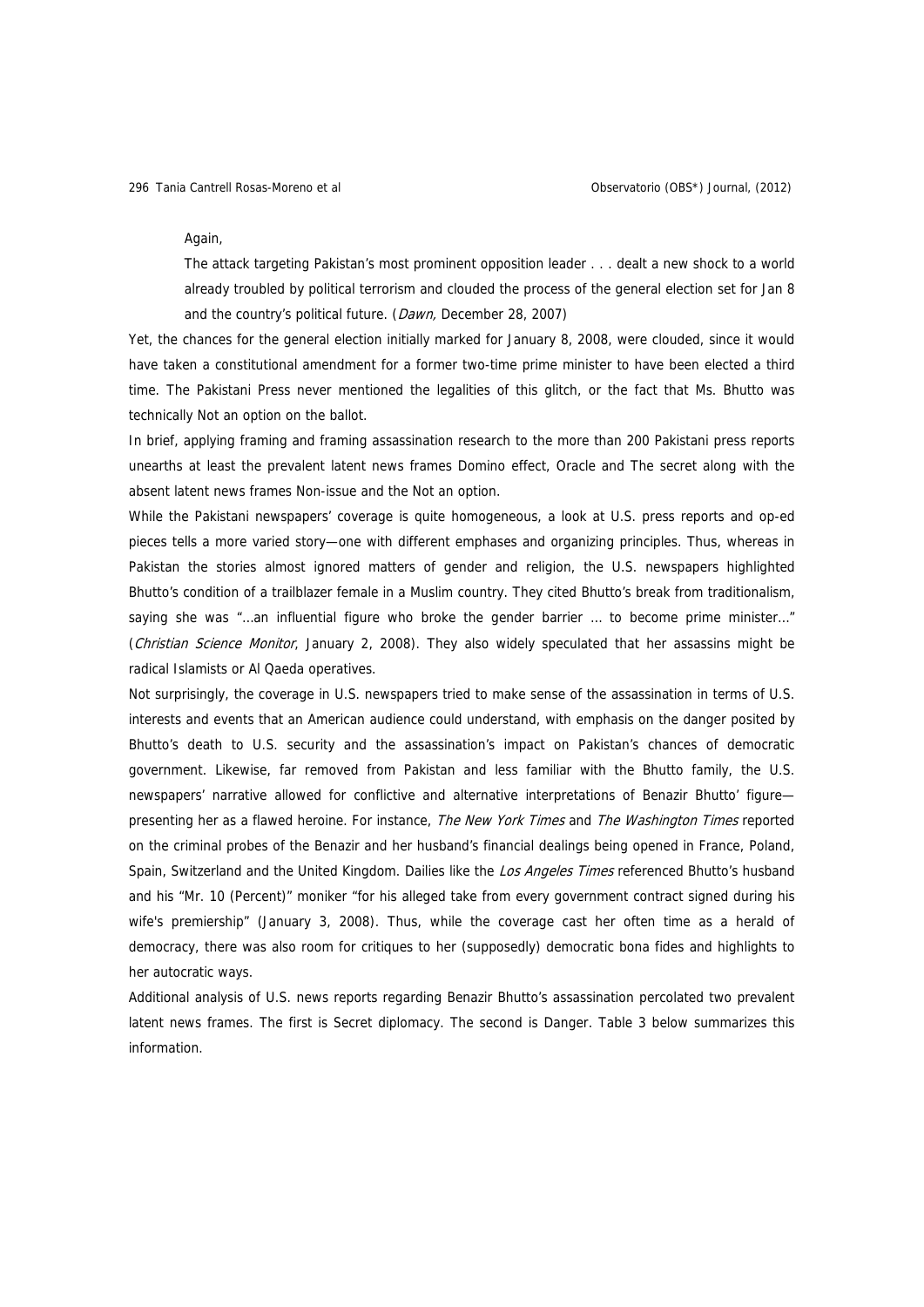| Frame            | Presence  | <b>Associations</b>                               |
|------------------|-----------|---------------------------------------------------|
| Secret diplomacy | Prevalent | Benazir's return to Pakistan was negotiated       |
| Danger           | Prevalent | Individual and national security are questionable |

#### **Table 3: Bhutto Assassination U.S. National News Framing Typology**

### **U.S. Prevalent Latent News Frame One: "Secret diplomacy"**

One of the prevalent latent news frames that emerges from the more than 200 U.S. news reports on Benazir Bhutto's assassination is Secret diplomacy. This is a frame that underscores the special relationship between the United States and Pakistan. It suggests an understanding that at least governing officials in the U.S. and Pakistan considered Benazir's presence to have a potential unifying effect on her country and its relationship with the United States. The Secret diplomacy latent news frame incorporates democracy, including what it might mean and how it might be enacted. Finally, the latent news frame includes the U.S. press' use of synchronous U.S. and Pakistani elections to make Pakistani events more proximate to U.S. readers.

U.S. news reports clearly reveal that Benazir "Bhutto's political comeback was a long time in the works" (The Washington Post, December 28, 2007):

For Benazir Bhutto, the decision to return to Pakistan was sealed during a telephone call from Secretary of State Condoleezza Rice just a week before Bhutto flew home in October. The call culminated more than a year of secret diplomacy —and came only when it became clear that the heir to Pakistan's most powerful political dynasty was the only one who could bail out Washington's key ally in the battle against terrorism. (The Washington Post, December 28, 2007, emphasis added)

That this was a planned event echoed:

Behind the scenes, the Bush administration had negotiated her return to Pakistan after an eightyear exile. After Pakistan's military leader, President Pervez Musharraf, declared emergency rule, administration officials pressured him to relinquish military control and to allow parliamentary elections in January. (San Jose Mercury New, December 28, 2007)

Again:

Indeed, the United States supported the very brave Ms. Bhutto in the past, and helped broker her return to Pakistan this time. (The Providence Journal, January 2, 2008).

Perhaps not surprisingly, given the United States' and other nations' efforts to influence (inter)national affairs, Benazir's negotiated return was engineered for the benefit of U.S. interests rather than for the benefit of Pakistan's future: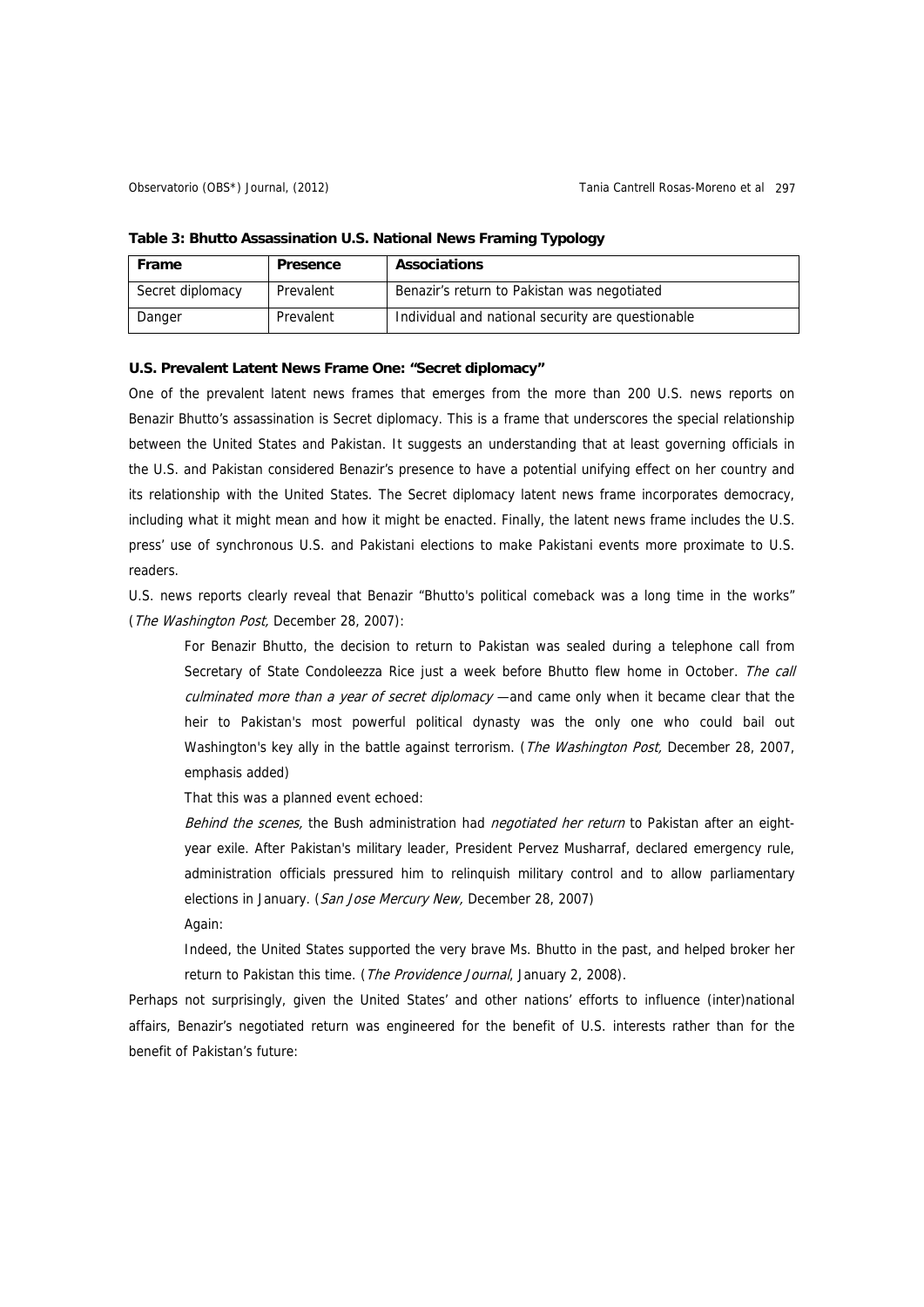Regal, heir to a tragedy-stricken political dynasty, her rhetorical skills sharpened at Harvard and Oxford, the two-time prime minister was the public face of the democratic, pro-Western leadership the U.S. government wants to see running Pakistan. (USA Today, December 28, 2007, emphasis added)

And:

Her return had been promoted by Washington as part of an agreement to share power with Mr. Musharraf and rescue his increasingly unpopular government by giving it a more democratic face. (The New York Times, December 28, 2007, emphasis added)

As another dimension of the U.S. latent news frame Secret diplomacy, U.S. news reports were peppered with illusive references to democracy. The references were illusive, because they tended to define democracy not by what it is, but by what it's not: terrorism, or the antithesis of terrorism. Consider this string of demonstrative quotes:

She stood for democracy and she stood against terrorism (The New York Sun, December 28, 2007)

"It is the assassination of democracy," [Zafar Hassan, 35, the Atlanta bureau chief of The Urdu Times and the Pakistan Post,] said. "I hope and pray that Pakistan will remain on the path to democracy. We must be united and *fight this terrorism and extremism*, just as America is fighting. (The Atlanta Journal-Constitution, December 28, 2007, emphasis added)

The Bush administration scrambled Thursday to deal with the assassination of former Pakistani Prime Minister Benazir Bhutto after having invested significant *diplomatic capital* in promoting reconciliation between her and President Pervez Musharraf… Irritated by the situation, Congress last week imposed new restrictions on U.S. assistance to Pakistan, including tying \$50 million in military aid to State Department assurances that the country is making "concerted efforts" to prevent terrorists from operating inside its borders. (Detroit News, December 28, 2007, emphasis added)

Former New York City Mayor Rudy Giuliani, a Republican: "Her death is a reminder that *terrorism* anywhere - whether in New York, London, Tel Aviv or Rawalpindi - is an *enemy of freedom*. We must redouble our efforts to win the terrorists' war on us." (Houston Chronicle, December 28, 2007, emphasis added)

...the only way to fight terrorism was to protect democracy - she knew what her enemies knew: that democracy in Pakistan is code for Bhutto's return to power. (LA Weekly, January 3, 2008, emphasis added)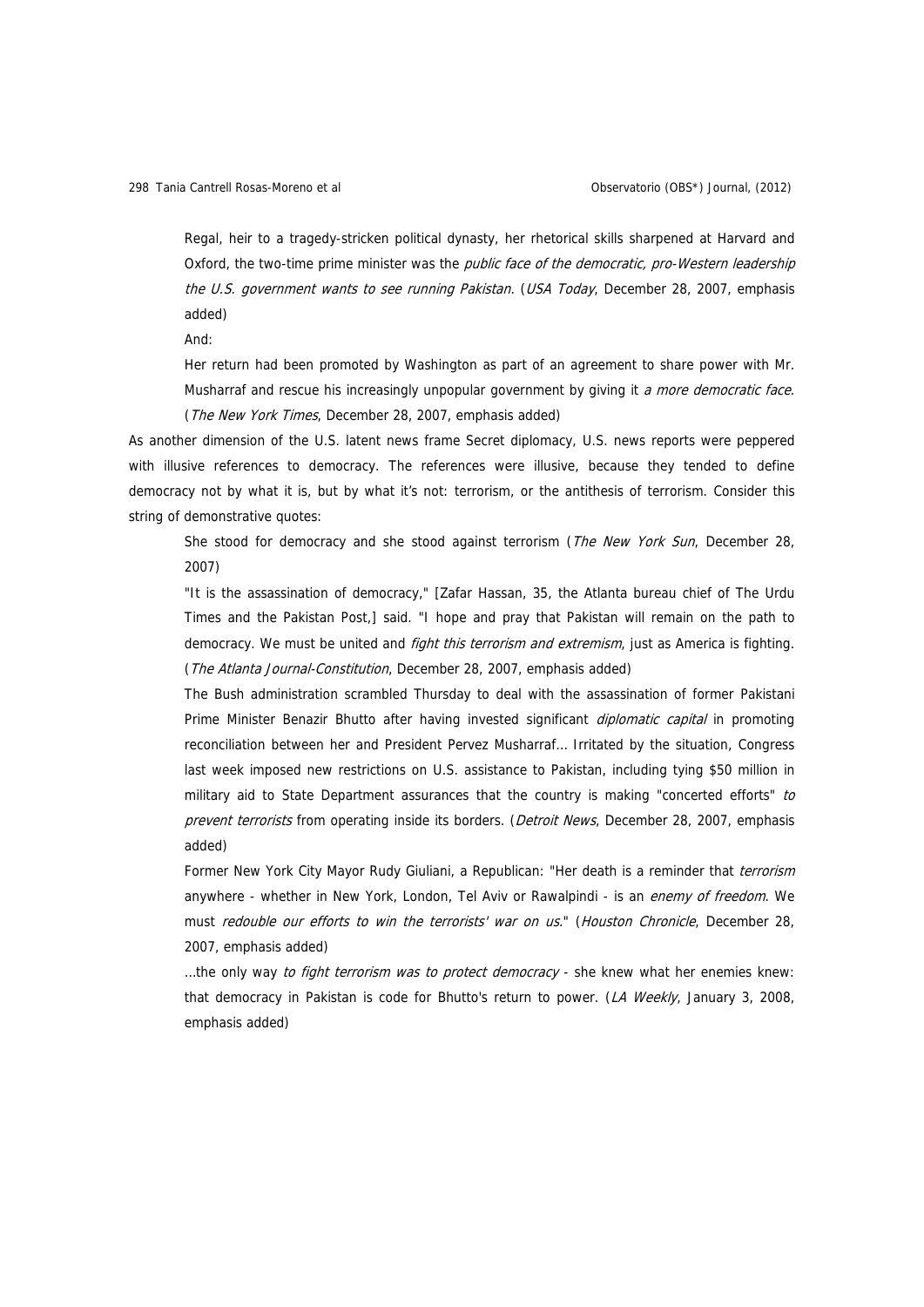As another component of the Secret diplomacy latent news frame, the U.S. news reports associate democracy with elections, here and there. Benazir's assassination occurred at a time when U.S. presidential primaries were flaring up. Concurrent presidential elections in two lands were used to localize the story and make it relevant to U.S. readers:

On Jan. 8, voters in New Hampshire will do their part in selecting this country's next president. America's transfer of power will be peaceful, relying on strong institutions, such as political parties, courts and a free media.

Pakistan is also scheduled to vote Jan. 8. Whomever is elected as America's next president should focus his or her attention on building democratic institutions in Pakistan, so that the next succession there can take place without violence. (Portland Press Herald, December 28, 2007)

The West hopes an election will bring stability to a country emerging from eight years of military rule while facing mounting violence from Islamist terrorists. (The New York Post, December 30, 2007)

The assassination of Pakistan's former prime minister occurred one week before the Iowa caucuses, the first test of the 2008 race for the White House, and provided a reminder of the importance of national security in an era of terrorism. (Tulsa World, December 28, 2007)

The reports also shouted out the role of voters and voting with regard to elections:

Voters should honor Benazir Bhutto's commitment to democracy by taking the time to caucus for a presidential candidate next week, Sen. Hillary Clinton said Thursday. (Omaha World-Herald, December 28, 2007)

What can American policymakers do now? Perhaps not all that much. But we could help a bit by urging democratic forces to unite to press General Musharraf to allow parliamentary elections scheduled for Jan. 8 to go forward *-and to protect voters. (The Providence Journal*, January 2, 2008)

U.S. news reports differentiated between the elections here and there:

Mr. Musharraf said troops and paramilitary forces would remain deployed until the elections Feb. 18, and warned opposition groups against increasing the country's "difficulties." The elections, he said, would be "free, fair, transparent and peaceful." (Pittsburgh Post-Gazette, January 3, 2008)

Opposition parties have been arguing for months that Musharraf's allies plan to rig the polls. Bhutto, who was seeking to win back her old job as prime minister, had been making the claim regularly. On Wednesday opposition leaders said the delay was one more attempt by the government to dictate the outcome of Pakistan's first national elections in more than five years. (The Washington Post, January 3, 2008)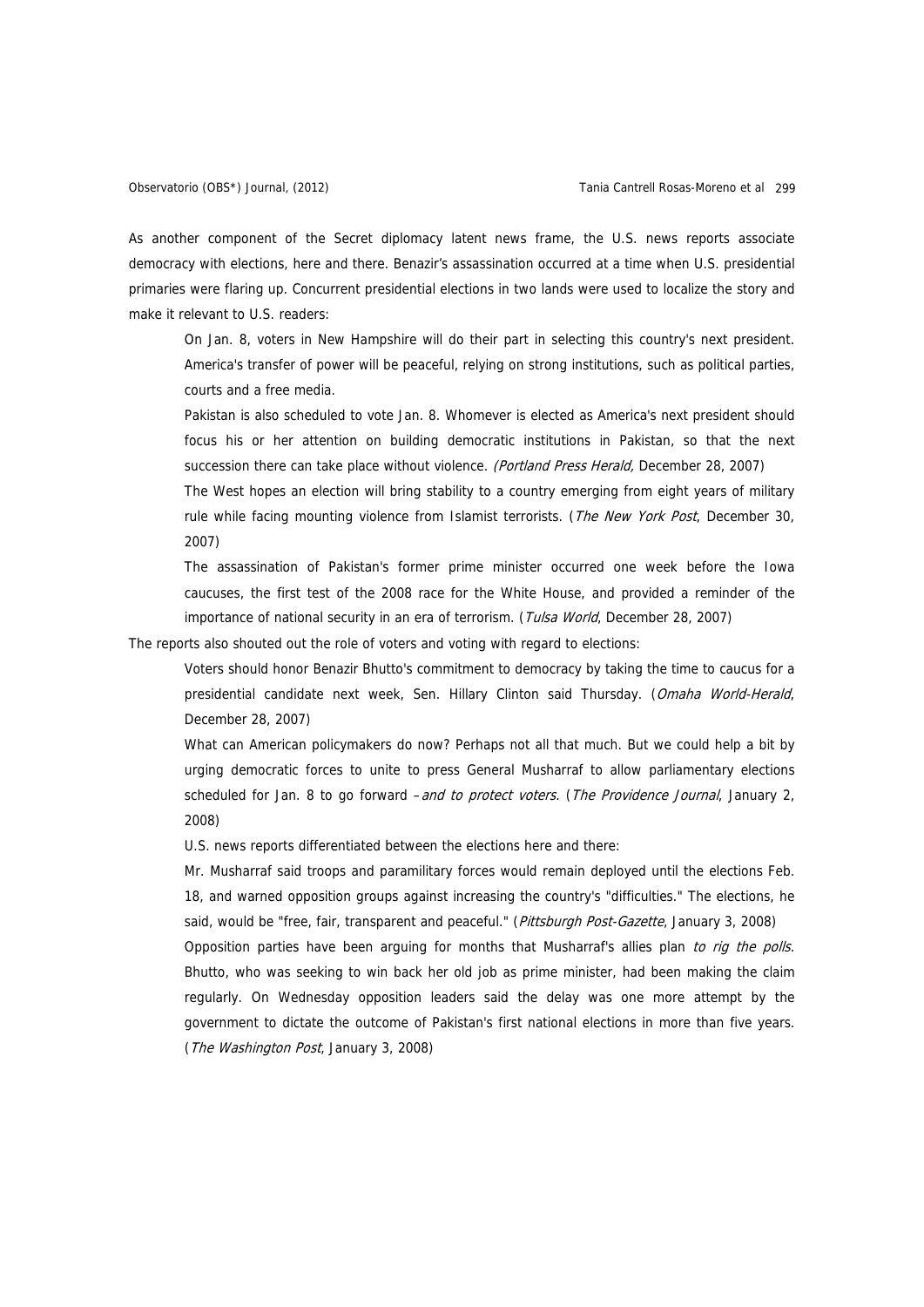U.S. news reports combine ideas of governmental collaboration, democracy, elections, and voting to build the prevalent latent news frame Secret diplomacy. The news media used the assassination as a reminder for U.S. leadership:

If it is not already the top priority for American foreign policy, it should be. (Portland Press Herald, December 28, 2007)

Proceeding on or about on schedule with the Jan. 8 election through which Ms. Bhutto hoped to return to power is the biggest immediate concern in sustaining an American policy of promoting stability, moderation and democracy in the volatile nuclear-armed nation, U.S. officials said yesterday. (The Capital, December 29, 2007).

Ultimately, the Secret diplomacy prevalent latent news frame underscores fear and suggests safety concerns.

### **U.S. Prevalent Latent News Frame Two: Danger**

The danger frame used in the American press to portray Bhutto's seemingly inevitable death varied widely. First, there was the individual danger, as Bhutto surely knew that returning to Pakistan and running for office once again was hazardous. In that sense, her assassination was presented as upsetting but unsurprising, as her family legacy was one of death and martyrdom. See, for instance, the following quote by Larry Wallace, an American friend of Bhutto:

"She was burning with a passion for freedom," he said. "She really wanted to [bring democracy to Pakistan], even though it was risky, even though it was a huge burden on her and her family and her kids. You couldn't have stopped her." (Arkansas Democrat-Gazette, December 28, 2007, emphasis added).

And this report:

"There is a history of political assassination in India and Pakistan, [Neil] Joeck…, research associate at the Center for South Asian Studies at the University of California, Berkeley…, said. You couldn't predict it, but it is not surprising given that there had already been an attempt on her life . . . and that terrorism has been rising in Pakistan" (*Inside Bay Area*, December 28, 2007).

Indeed, Bhutto herself stressed that she was aware of the risks she endured returning to Pakistan:

"I put my life in danger and came here because I feel this country is in danger" she said in her final political address. (*The New York Post*, December 28, 2007),

Likewise, the tragic nature of the Bhutto family and the dangers they had lived throughout the years were encompassed in the following analysis from a Pakistani blogger, cited by the USA Today: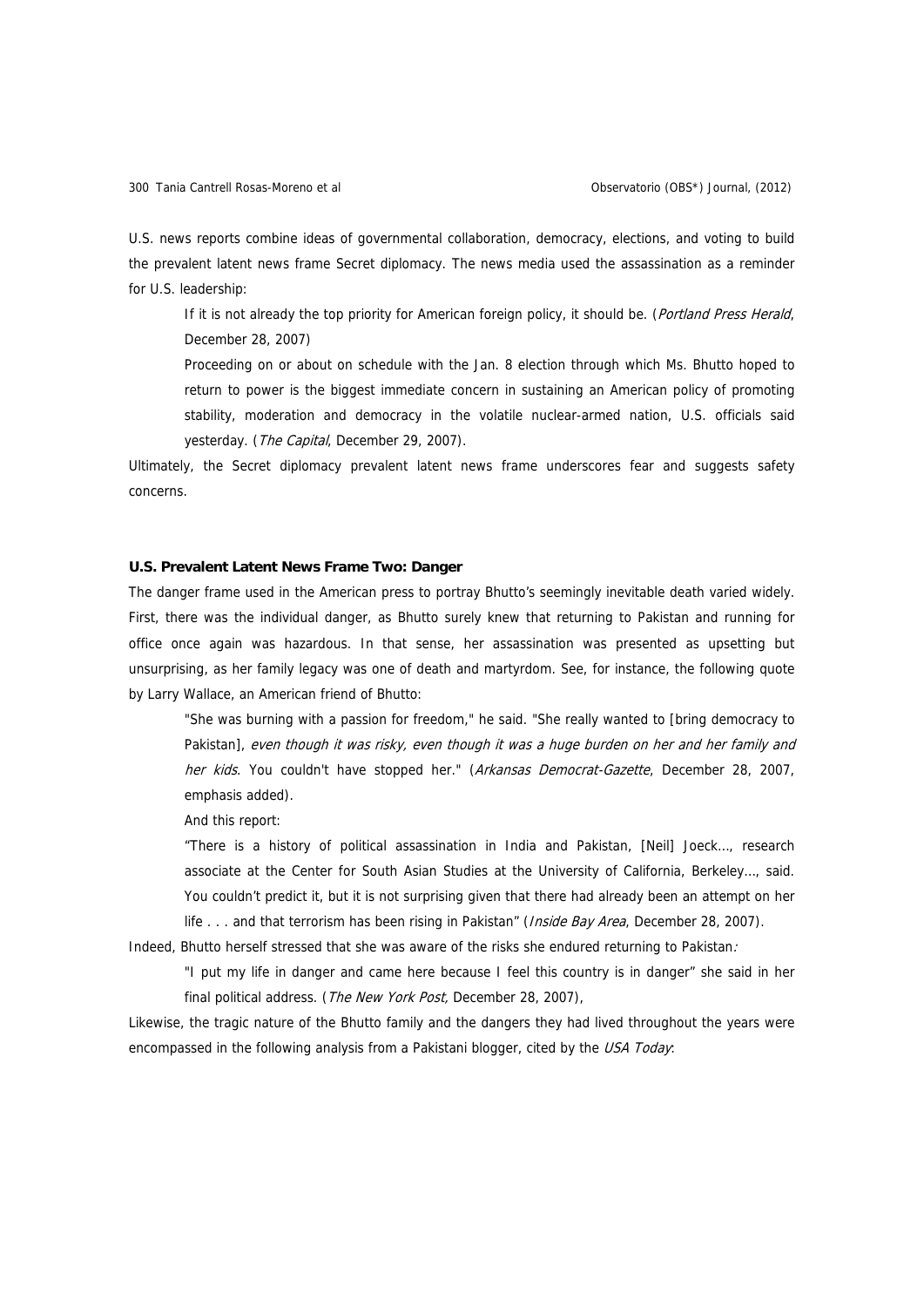The single most tragic person in all of Pakistan . . . (is) Benazir's mother. Think about it. Her husband, killed. One son poisoned. Another son assassinated. One daughter dead possibly of drug overdose. Another daughter rises to be prime minister twice, but jailed, exiled, and finally gunned down. (USA Today, December 28, 2007)

Similarly,

Bhutto returned to Pakistan like a lamb to the slaughter. She must have known what awaited her there. Yet she believed so strongly in freedom, justice and democracy she was willing to put her life on the line for it. (The Deseret Morning News, January 2, 2008, emphasis added).

Tragic and unsurprising as it might be, Bhutto's death also endangered Pakistan's stability and future. Her assassination threatened the chances of a democratic turn at the upcoming elections—or at least a less authoritarian rule; the successful attempt against her meant that extremists were gaining power in the nation, and that chaos could ensue in this nuclear-armed country. For the U.S. press, Bhutto was not the only person in danger. For example, an editorial said:

The danger is tremendous. Pakistan, after all, has nuclear arms. Imagine what could become of those weapons should Pakistan collapse into the type of violence and chaos that Iraq experienced after Saddam Hussein's fall. (The Philadelphia Inquirer, December 28, 2007, emphasis added).

The assassination of Benazir Bhutto has left a huge political vacuum at the heart of this nucleararmed state, which appears to be slipping into an abyss of violence and Islamic extremism. (Inside Bay Area, December 30, 2007).

Similarly, the attack on Bhutto serves to underscore how troubled the country is, as it could not offer protection to one of its most prominent politicians—one known to be at risk—let alone to the rest of the population, more so when there was no clarity on how the attack happened or who was to blame for it. Take, for instance, the following extract:

"If the security of that high status of a person is in doubt, what's going to happen to the security of the whole country?" asked Ahmad, a small business owner in Lodi. "It's scary. It's extremism to the hilt." (*Herald News*, December 28, 2007)

In that context, the reports of riots and widespread violence in Pakistan following Bhutto's murder further underscore the risk to the nation:

News of Mrs. Bhutto's death triggered rioting and looting in the port city of Karachi and a few other Pakistani cities, ultimately killing 44 persons and sparking tens of millions of dollars in wreckage. Among the ruins: 176 banks, 34 gas stations and nearly a thousand automobiles. (The Washington Times, December 31, 2007)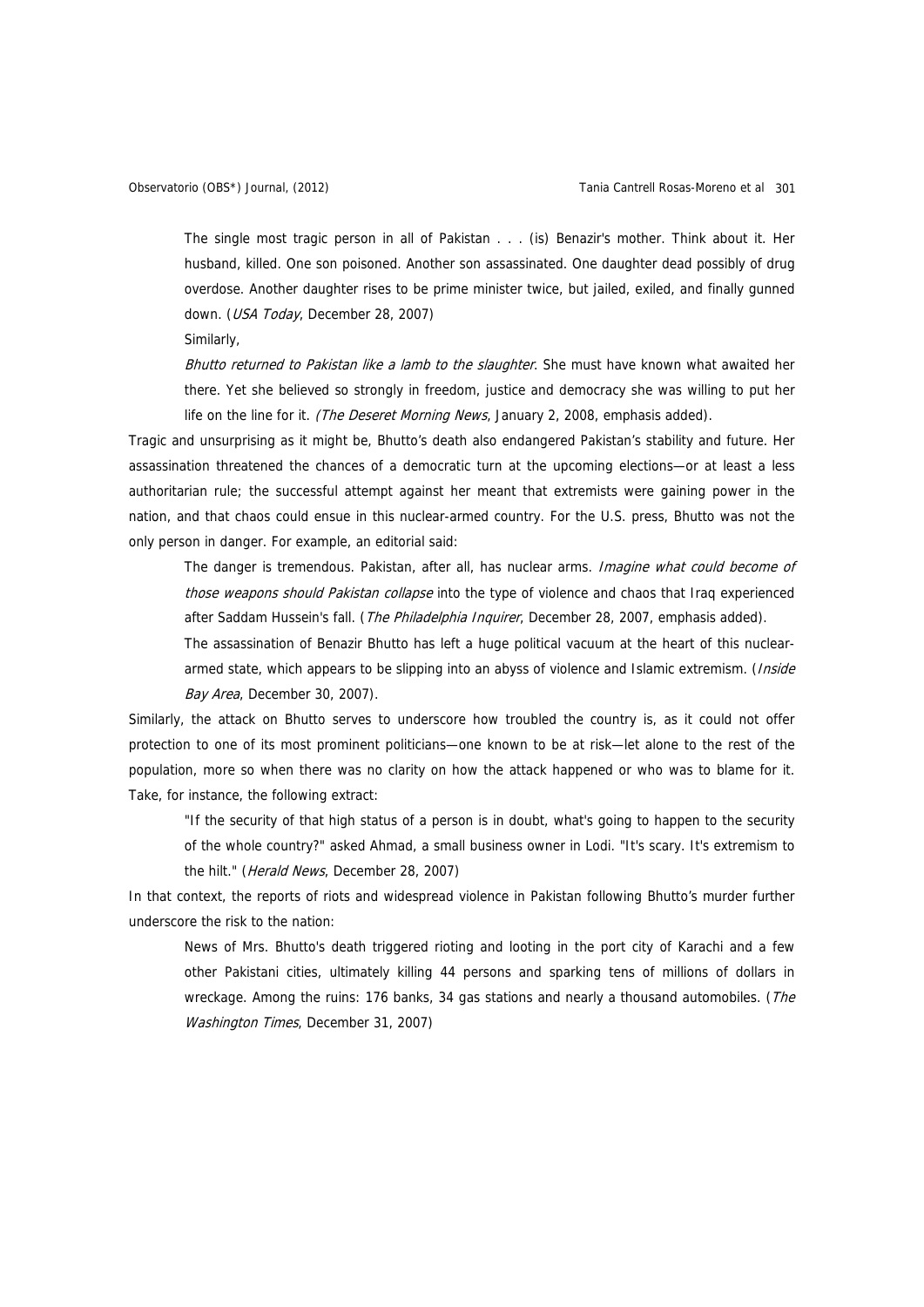The danger does not stop there. An unstable Pakistan is also a risk for U.S and world security, making Bhutto's assassination unnerving and the focal point of questions about political and diplomatic interests in the region. The uncertainty regarding how she died and who committed the murder only stressed the lack of command and control in Pakistan, with serious consequences to the rest of the world. As an editorial from the *The Capital Times* posited, "The world is a more dangerous place today" (December 28, 2007). The murder of Bhutto, thus, not only disturbs the already-tense Pakistani political situation, but also worries

entire nations beyond South-East Asia. See the following editorials as examples:

The death of Ms. Bhutto . . . is a tragedy that creates difficulties at home and abroad… That's a specter that unnerves the world community. . . . The assassination Thursday shows how little control and influence the United States has in the region, and how dangerous Pakistan remains for those who live there as well as for those with political and diplomatic interests there. (Chattanooga Times Free Press, December 28, 2007)

What happens in Pakistan will have an impact on the United States and the world. (The Berkshire Eagle, December 28, 2007)

Political icon Benazir Bhutto was killed in a suicide attack, all but ending a bid by moderate civilian politicians to take on militant Muslims who have made Pakistan the hub for global terrorism. (The Washington Times, December 28, 2007, emphasis added)

The latent U.S. news frame Danger umbrellas individual, national and world concerns with the repercussions of Benazir Bhutto's return to Pakistan. The assassination uncovered errors in national and international security measures. According to news reports, Mrs. Bhutto's resulting death raises more poignant questions regarding the stability and future of a volatile area. Thus,

The horrifying assassination . . . is a sobering and frightening reminder of the challenges and threats and dangers posed to the United States by radical Islam, the nature of the struggle being waged against the effort to extend democratic freedoms in the Muslim world, and the awful possibility of a nuclear Pakistan. (USA Today, December 28, 2007)

#### **Discussion**

Once again, the research questions guiding this study have been, How have Pakistani news media framed the death of its first Muslim female leader? Given the relationship between Pakistan and the United States, how does Pakistani news coverage of the assassination compare with U.S. news reports? Pakistani press report analysis reveals shocking similarity among the three papers, deliberately chosen from three separate publishers and pronounced ideologies—The Post, from the anti-government-policy Khabrain Group of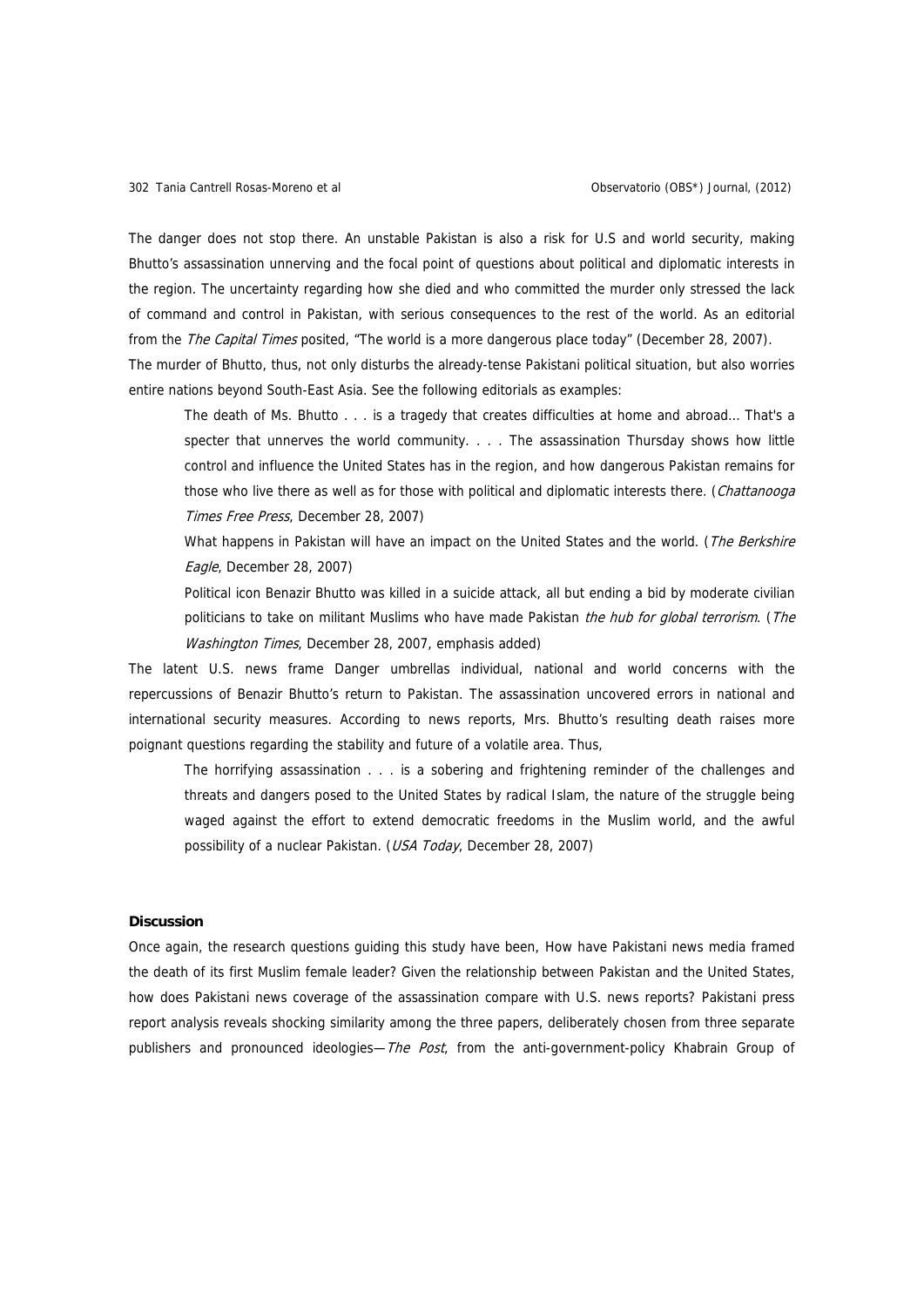newspapers; The Dawn, from the countering-Hindu-press, anti-Muslim-propaganda Pakistan Herald Publications; and The News International, from The Jang Group of Newspapers, which also caters to the UK-Pakistani community. The goal was to cut through extra-media influences to establish a professional distance with which to examine a subject, to unearth a story's unbiased truth (Shoemaker & Reese, 1996). However, the construction of Benazir Bhutto's assassination story and memory of it and her are surprisingly alike. Why is this?

One reason for echoed latent frames could be decreased Pakistani press freedom. Before the assassination and state of emergency, Freedom House reports ranked Pakistan's press freedom as not free, coming in 1[3](#page-22-0)9<sup>th</sup> place out of 195 countries ranked (Freedom House, 2007).<sup>3</sup> Its democracy does not even rank in the 2009 or 2010 rankings.<sup>[4](#page-22-1)</sup> Evidence for lack of government transparency stems from the frame The secret, which shows some of the government's efforts to silence or hide information. At the same time, the Dawn and The News International openly criticize Musharraf and his government.

Another reason may reside in Benazir Bhutto's international acclaim and recognition. This is odd, in view of her and her husband's pasts; both had left Pakistan at least twice prior for reasons of fraudulent behavior and abuses of power. For example, Benazir Bhutto's husband, Asif Ali Zardari, who served in many government positions including Environment Minister to the prime minister, his wife, spent eight years in jail for charges ranging from corruption to murder. However, no fear of (inter)national retribution for a lack of positive coverage whispers through the reports. Another reason may be the positive collective memory; no bad dead guy exists, generally speaking. In the time and space continuum, distance may be needed to more objectively make sense of events and their press portrayal. Distance incorporates the issues of proximity (more than a local press inclusion) and time (more than the week following her assassination, when emotions of loss and fears of political instability, etc., run high). How might the Pakistani press portray her, for example, one year after her death?

Whatever the reason(s), Pakistani press reports seem to unite in their myth making. Benazir Bhutto, mentioned as "The world's most popular politician" in the 1996 Guinness Book of Records and also the youngest Pakistani/national leader (at age 35), seems larger after her death. International awards bequeathed postmortem further evidence (inter)national heralding. She appears absolved at home and abroad. The only disharmony reported is in terms of the controversy surrounding her cause of death. This extends to who is responsible. Some press reports guilt Musharraf, some say Al Qaeda did it, but no one group or party can be blamed clearly, at least at the time of these Pakistani reports. Even Benazir Bhutto, because of her decided return, could be held responsible in view of what her return meant personally and

<span id="page-22-1"></span><span id="page-22-0"></span><sup>&</sup>lt;sup>3</sup> Since 1980, Freedom House reports on press freedom in almost 200 countries. The one cited was presented after surveying countries with populations in excess of 1 million regarding the degree to which each's legal, political and economic environments permit the free flow of information (Freedom House, 2007).<br><sup>4</sup> Please see <u><http://www.democracyranking.org/en/></u>, "The Demo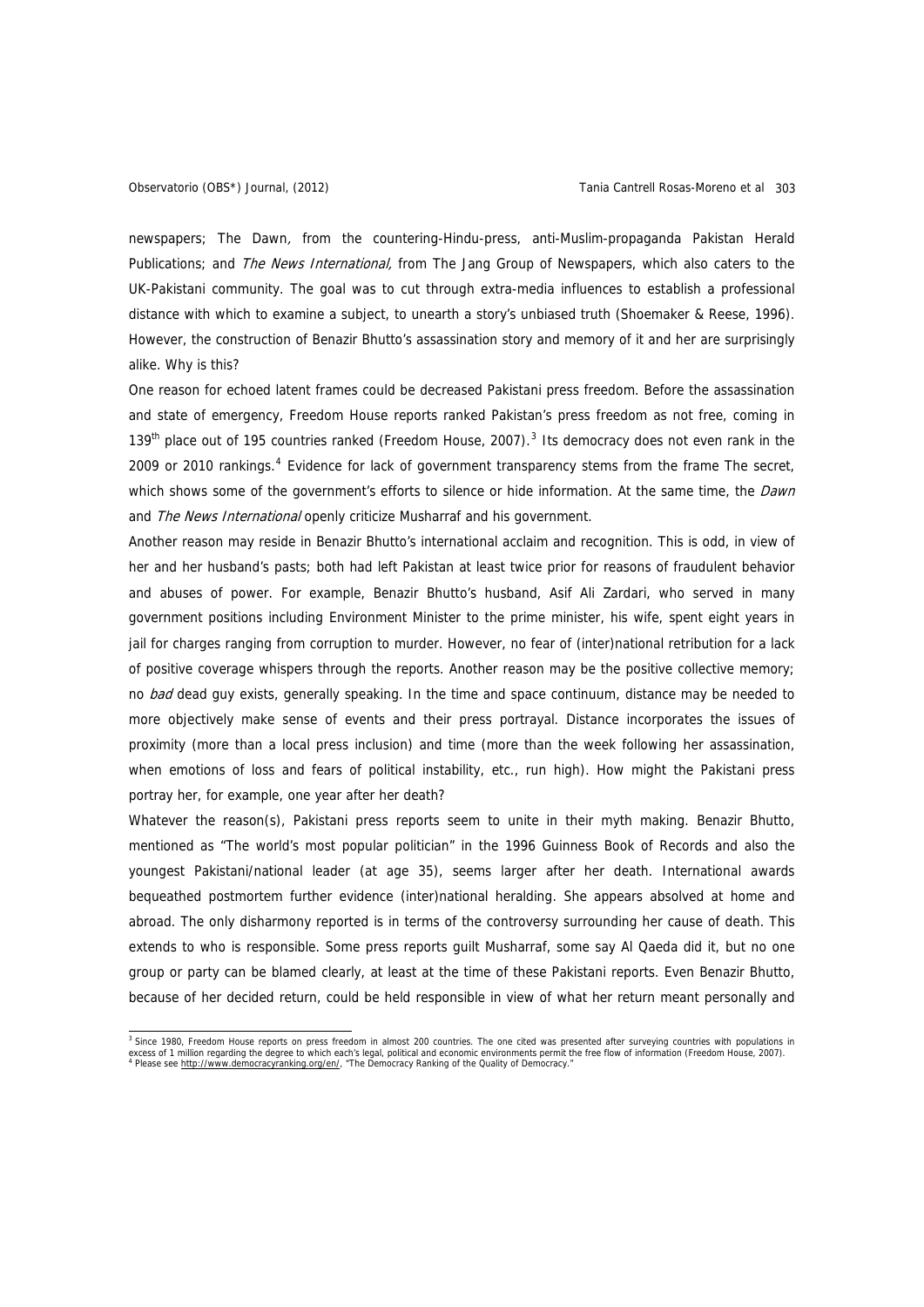nationally to and for Pakistan. The fact that her will named a successor, and caretaker of the position until the successor was of age/ability, is an indication that the self-proclaimed "party chairperson for life" (The Washington Post, December 30, 2007) was aware that her demise was likely and not far distant. This conflict further muddies the *how* and  $w/hy$  assassination news elements, as previously noted.

This uniform reporting raises at least three additional concerns. One is the dynasty/democracy dichotomy. How could the Pakistani hopeful emblem of democracy, Benazir Bhutto, simultaneously engender a dynasty and royalty? Yet, press reports show this. Like Hickey (2001) found regarding JFK's U.S. assassination, a people participating in and/or hoping for democracy united communally to celebrate Benazir Bhutto's life, death and legacy, buying into a collective worship of a beloved leader. For instance, reports repeat a great majority participating in Ghaibana Namaz-e-Janaza, or funeral prayers in absentia. In line with Pantti and Wieten (2005)'s study debunking a nationwide feeling community, Pakistanis individually experienced her death, some committing suicide, others participating in mob-like behavior. As already hinted, one recommendation for further study would be to incorporate a media-issue-attention-cycle (MIAC) perspective, to stretch the sample's time frame over one year to further weigh how Pakistanis negotiate Benazir Bhutto's assassination (Downs, 2005; see also Galtung & Ruge 1965). Also helpful would be to include non-national voices in that dialogue. Such a study may lead to findings like Cohen's (2002), which found that although Israeli media integrated the nation after Prime Minister Rabin's assassination, it traumatized the population through continuous coverage. It is unlikely, however, given Benazir Bhutto's (inter)national notoriety, that Yadgar's (2002) press results of leader mythical status sacrifice could occur.

Another uniform-reporting question concerns press meaning-making and memorializing (Carlson, 2007; Kitch 2000) operable through the mediated public sphere but disabled in Pakistan. Pakistani press reports clearly indicated that not only was the assassination meant to be, but also Pakistan was meant to suffer. Benazir Bhutto alone embodied the future of Pakistan; an attack on her was an attack on Pakistan. The press seemed unable to come to terms with the death of Benazir Bhutto, let alone what this meant for Pakistan; it could not make sense of something that doesn't make sense. This may tie in with a larger mythical issue. Legally speaking, Benazir Bhutto (nor Nawaz Sharif, another former premier and opposition leader) could not have assumed the prime minister role a third time unless a presidential decree/ban against more than two terms be dismissed. Had Benazir Bhutto won, could she and/or her party have successfully changed the law? Was the election a farce to begin with? Ultimately, was Benazir Bhutto a trophy candidate?

A third united-press question taps into news normalization and routinization. How do press cover such a story? If this tale were written in the stars, why was the press so unprepared to cover it, especially since the first assassination attempt failed? This story is more than news; it breaks the boundaries of "What a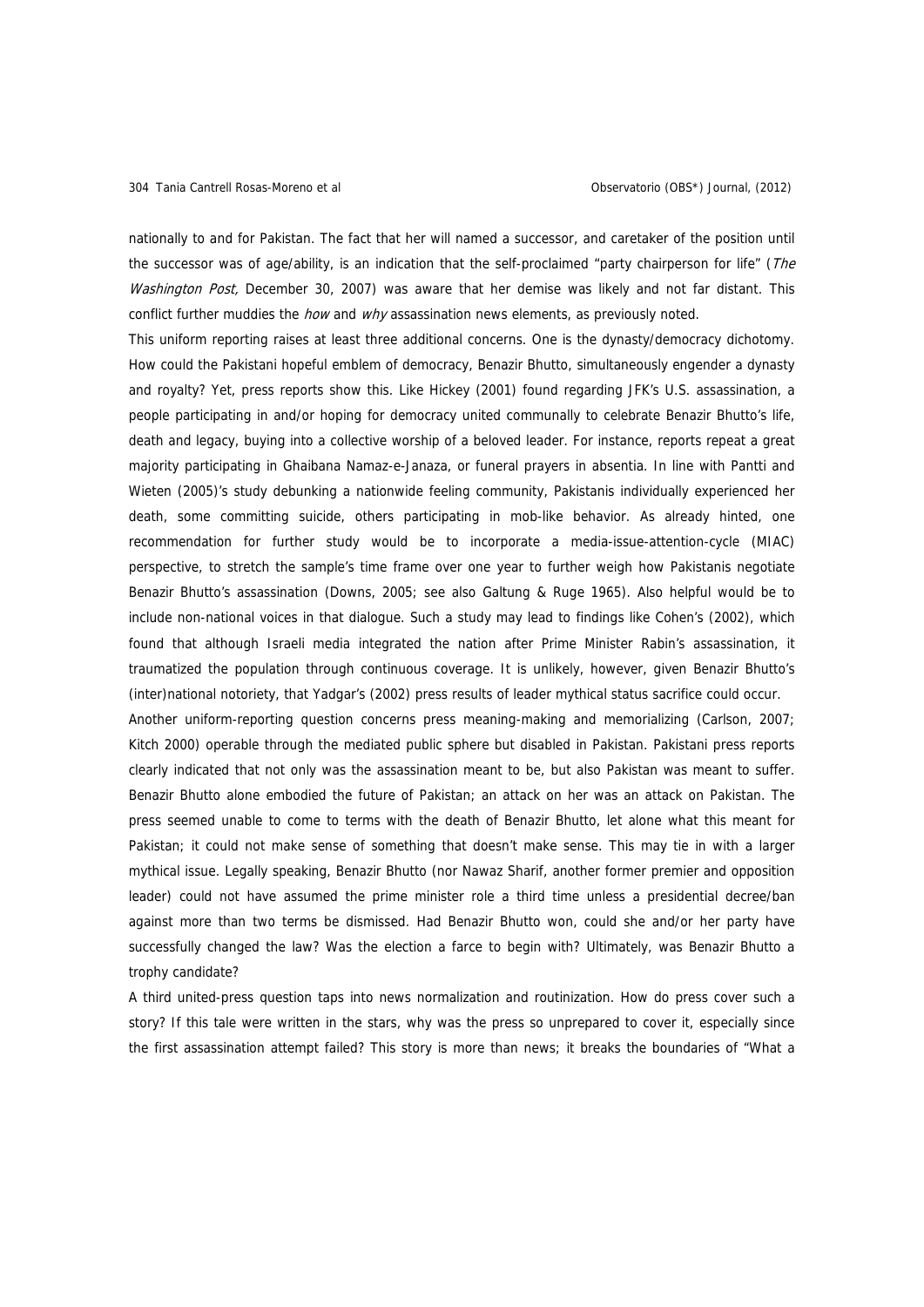story!" events (Berkowitz, 1997; Tuchman, 1997). As 9/11 changed news reporting in the United States (see, for example, PEJ Analysis, 2006), will Benazir Bhutto assassination coverage have a similar effect on Pakistani press routines?

With regard to U.S. content, two prevalent latent news frames clearly surfaced from the newspaper dialogue. Secret diplomacy and Danger highlight at least the prominence, proximity, timeliness and oddity news values that would ensure Benazir Bhuttos's assassination story be told to the U.S. populace. What is most interesting from the U.S. news reports is the background intrigue that carried Bhutto back to her people. A long time in the works, and serendipitously timed with U.S. presidential primary elections, Bhutto's return meant to herald a unique our/their democratic opportunity at both U.S. and Pakistani polls. While the connotations of democracy might be different in each land, the denotation of Bhutto representing a democratic hope for Pakistan was transborder.

U.S. news reports and op-ed pieces also latently framed how Benazir Bhutto's return to her homeland was dangerous for her, but her failure to return could have been a greater danger to her people. Her assassination proved her individual danger stakes were certain and called into question how dangerous a stable, negotiated future is for Pakistan, its region and its allies. At the root of the (inter)national danger looms religious extremism. A topic worthy of further consideration is if U.S. news coverage of the assassination of Benazir Bhutto could be considered a platform for giving voice to religious extremism.

Another interesting finding that arose from the U.S. newspaper coverage was that Benazir's death was considered tragic, but not at all surprising. In this regard, U.S. press articles purported much less mythbuilding than Pakistani, giving a localized but much more matter-of-fact report of the assassination. Again, Pakistani press reports echoed a doomed daughter of destiny returning home, and the U.S. press gave a more nuanced portrayal of Bhutto as a flawed politician, even baring her and her husband's embezzlement charges. In brief, Pakistan had the home-court disadvantage with its former two-time leader being killed in its own backyard, compared with the U.S. news media having the advantage of physical and emotional distance. In this sense, Pakistani press performed, then, similarly to the Israeli press when Rabin was assassinated; it created a "'surrogate public sphere' . . . [or] realm of ideological homogeneity, in which only one interpretative frame is presented, while others are either ignored or denied legitimacy" (Yadgar, 2002, p. 162).

#### **Conclusion**

Pakistani press reports speak of an accomplished leader who sacrificed her life while trying to gain power through the people's voice to help. A woman who had twice-lead her people, Bhutto straddled Eastern and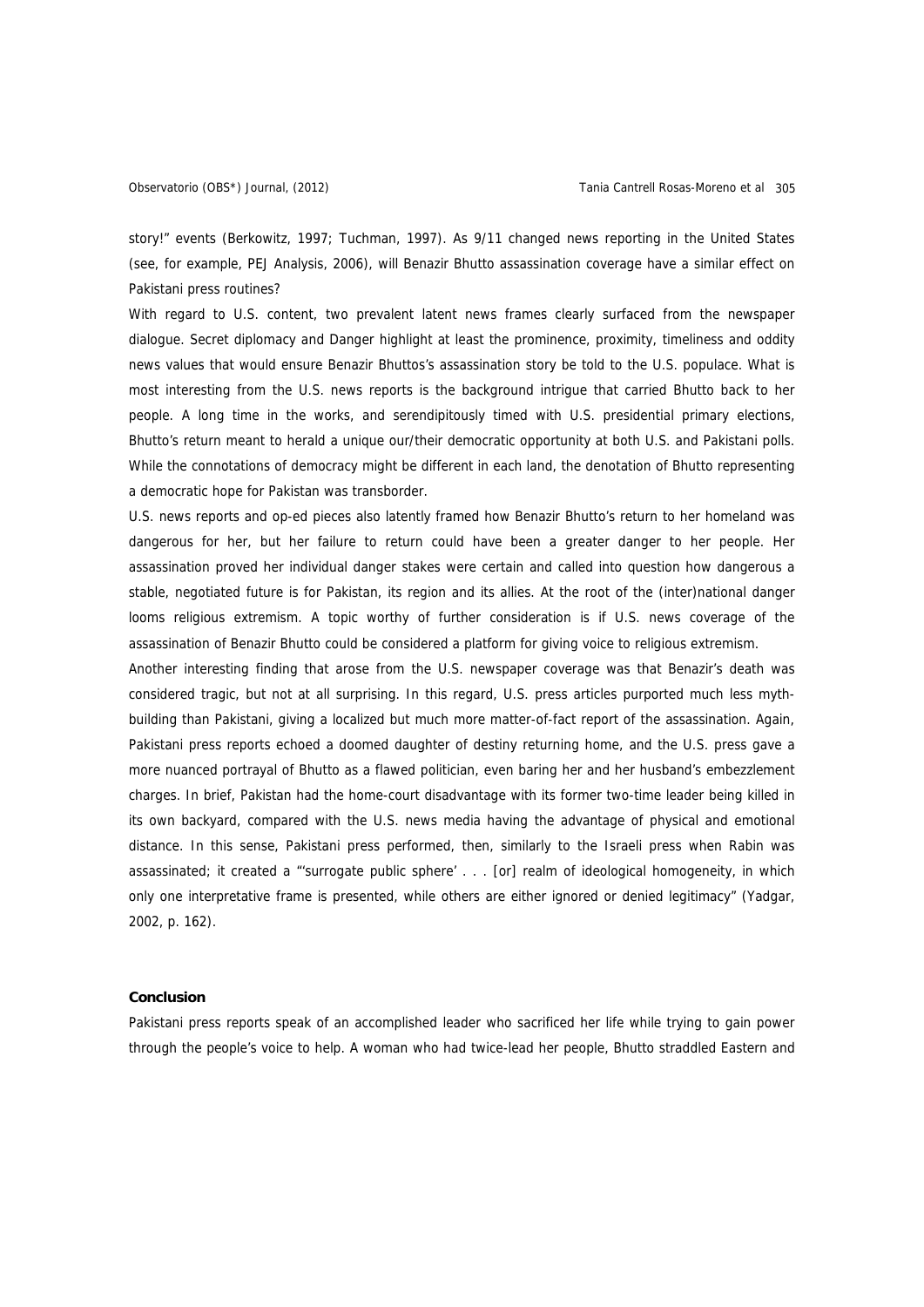Western cultures, was revered in both and appeared larger than life at least nationally. Regardless of the religious culture in which she operated that would, traditionally, not have granted her access nor allowed her power, her gender and her minority religious status seemed invisible; no press reports spoke of them. Arguably, and as U.S. reports claimed, her class (she was a daughter of an extremely affluent family and married to one of the richest Pakistani men) trumped traditional religion and gender barriers to public participation, including her education and political grooming.

Nor did the Pakistani press speak to the reason for her return to Pakistan, her candidacy in the elections. A candidate without an election, Benazir Bhutto was prepared and heralded to rule Pakistan democratically albeit with a not-that-democratic record while in office, as reminded by the U.S. coverage.

Some may argue that three leading national papers are not enough to break through extra-media influences to learn how Pakistani press constructed the story surrounding Benazir Bhutto's assassination. Although time and space reasons suggested may evidence this, the purpose has been to reveal how Pakistani press told their Benazir Bhutto assassination story, and compared it to the U.S. newspaper coverage as an added layer of interpretation and meaning. Future research could include other sources of comparison and analyze at least UK coverage, given Pakistan historical connection to the British Empire, the fact that The News International targets the large UK-Pakistani population, and that Scotland Yard investigated Benazir Bhutto's cause of death. Nonetheless, this multi-newspaper, inter-national study enriches framing theory studies through suggesting a framing typology that incorporates prevalent and absent latent frames. Application of this typology particularly to other assassination news reports could increase their transferability and credibility (Lincoln & Guba, 1985).

The rise of *absent* or *trump latent frames* is this study's most significant theoretical contribution. While more subtle and multiple readings of these stories could occur, the analysis is anchored in framing theory, which allows for a more nuanced interpretation. Further, Pakistani and U.S. press report interpretive textual analysis, as screened through framing theory, snapshots a larger picture—a unique peek into the dynasty, destiny, death and secrets surrounding Benazir Bhutto and her assassination.

### **References**

Altheide, D. L. (2002). Creating fear: News and the construction of crisis. Hawthorne, NY: Aldine de Guyter.

Berkowitz, D. (1997). Non-routing news and newswork: Exploring a what-a-story. In D. Berkowitz (Ed.), Social Meanings of News: A Text-Reader (pp. 362-375). Thousand Oaks, CA: Sage.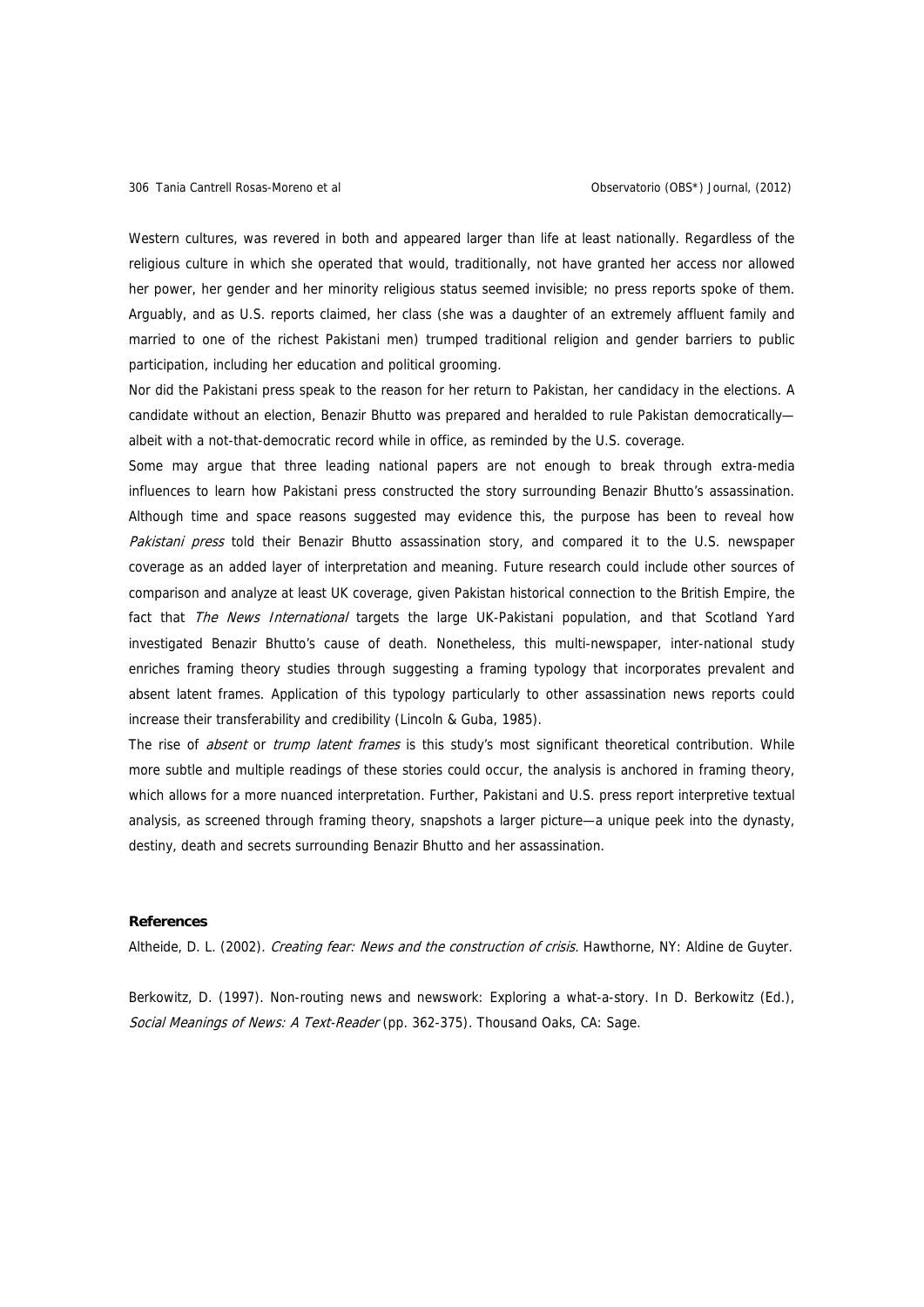Cantrell, T. H., & Bachmann, I. (2008). Who is the lady in the window? A comparison of international and national press coverage of first female government heads. Journalism Studies, 9(3), 429-446.

Carlson, M. (2007). Making memories matter: Journalistic authority and the memorializing discourse around Mary McGrory and David Brinkley. Journalism, 8(2), 165-183.

Carragee, K., & Roefs, W. (2004). The neglect of power in recent framing research. Journal of Communication, 54(2), 214-233.

Clarke, J. N., & Everest, M. M. (2006). Cancer in the mass print media: Fear, uncertainty and the medical model. Social Science & Medicine, 62(10), 2591-2600.

Cohen, Y. (2002). Broadcast news diffusion in crisis-ridden democracies: Israel and the Rabin assassination. Harvard International Journal of Press/Politics, 7(3), 14-33.

Downs, A. (2005). Up and down with ecology: The issue-attention cycle. Retrieved from [http://www.anthonydowns.com/upanddown.htm.](http://www.anthonydowns.com/upanddown.htm)

Entman, R. (1993). Framing: toward clarification of a fractured paradigm. Journal of Communication, 43(4), 51-58.

Entman, R. & Rojecki, A. (1993). Freezing out the public: Elite and media framing of the U.S. anti-nuclear movement. Political Communication, 10(2), 151-167.

Esser, F., & D'Angelo, P. (2006). Framing the press and publicity process in U.S., British, and German General Election campaigns: A comparative study of metacoverage. The Harvard International Journal of Press/Politics, 11(3), 44-66.

Fowler, B. (2005). Collective memory and forgetting: Components for a study of obituaries. Theory, Culture & Society, 22(6), 53-72.

Freedom House. (2007). 2007 Freedom of the Press World Ranking. Retrieved from <http://www.freedomhouse.org/template.cfm?page=389&year=2007>.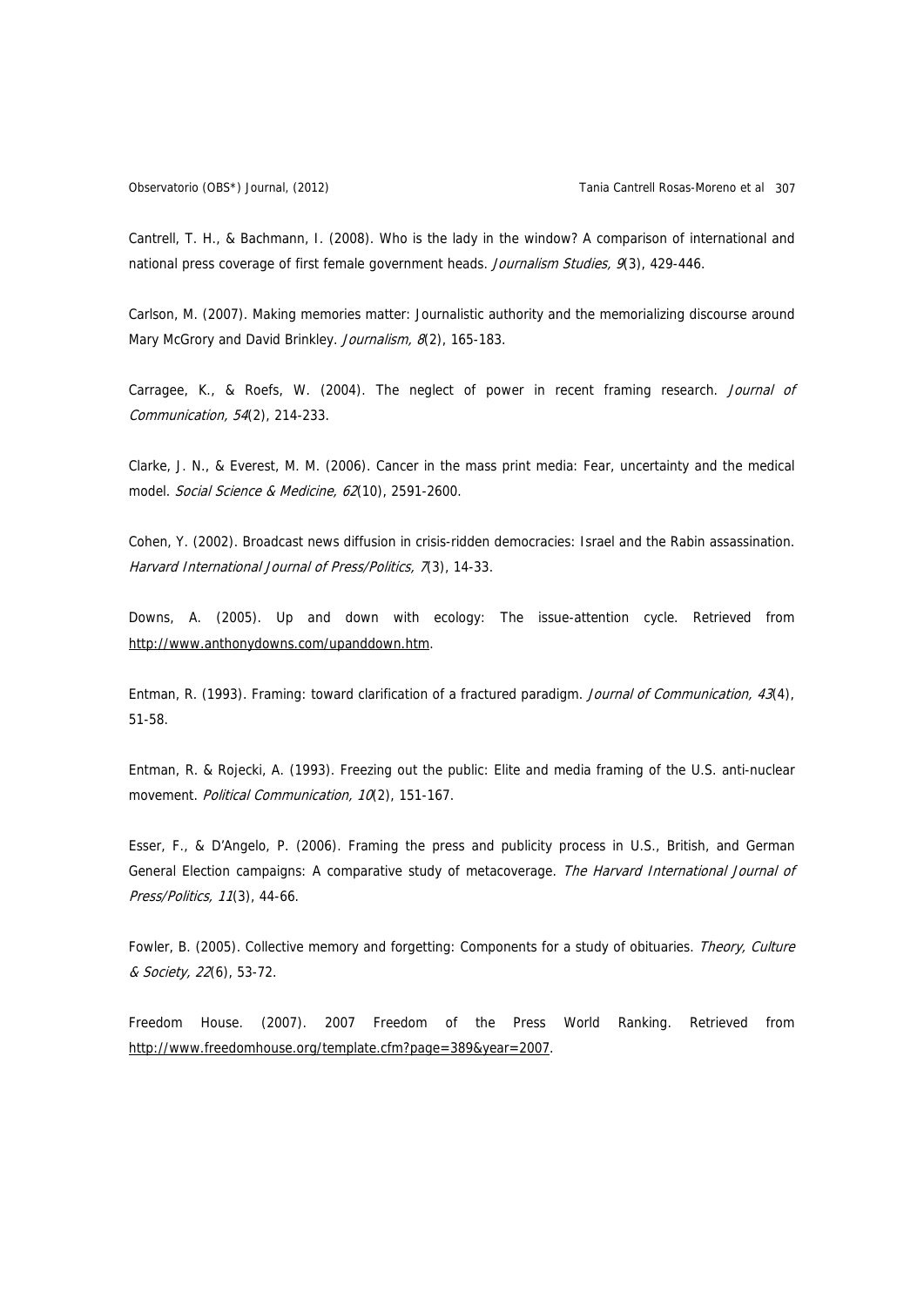Galtung, J., & Ruge, M. (1965). The structure of foreign news: The presentation of the Congo, Cuba and Cyprus crises in four Norwegian newspapers. Journal of International Peace Research, 1, 64-91.

Gamson, W.A. (1989). News as framing. American Behavioral Scientist, 33(2), 157-161.

Gamson, W.A., & Modigliani, M. (1989). Media discourse and public opinion on nuclear power: A constructionist approach. American Journal of Sociology, 95(1), 1-37.

Gillani, W. (2011, Nov. 5). Pakistan indicts 7 in Bhutto assassination. The New York Times. Retrieved from [http://www.nytimes.com/2011/11/06/world/asia/7-pakistanis-are-indicted-in-benazir-bhuttos](http://www.nytimes.com/2011/11/06/world/asia/7-pakistanis-are-indicted-in-benazir-bhuttos-killing.html?_r=2)[killing.html?\\_r=2.](http://www.nytimes.com/2011/11/06/world/asia/7-pakistanis-are-indicted-in-benazir-bhuttos-killing.html?_r=2)

Hickey, N. (2001). Television Defines the Catastrophe. Columbia Journalism Review, 40(4), 55.

Kitch, C. (2000). "A news of feeling as well as fact": Mourning and memorial in American newsmagazines. Journalism, 1(2), 171-195.

Lewis, S.C., & Reese, S.D. (2009). What is the War on Terror? Framing though the eyes of journalists. Journalism & Mass Communation Quarterly, 86(1), 85-102.

Lincoln, Y. S., & Guba, E. G. (1985). Naturalistic inquiry. Newbury Park, CA: Sage.

Lindlof, T. R., & Taylor, B. C. (2002). *Qualitative communication research methods* (2<sup>nd</sup> ed.). Thousand Oaks, CA: Sage.

Miller, M. M., & Reichert, B. P. (2003). The spiral of opportunity and frame resonance: Mapping the issue cycle in news and public discourse. In S. D. Reese, O. H. Gandy, Jr., & A. E. Grant (Eds.), Framing public life (pp. 107-122). Mahwah, NJ: Lawrence Erlbaum.

Nisbet, M. C., & Mooney, C. (2007, April 6). Framing science. Science, 316, 56.

Nisbet, M. C., & Mooney, C. (2007; April 15). Thanks for the facts. Now sell them. Washington Post, p. B03.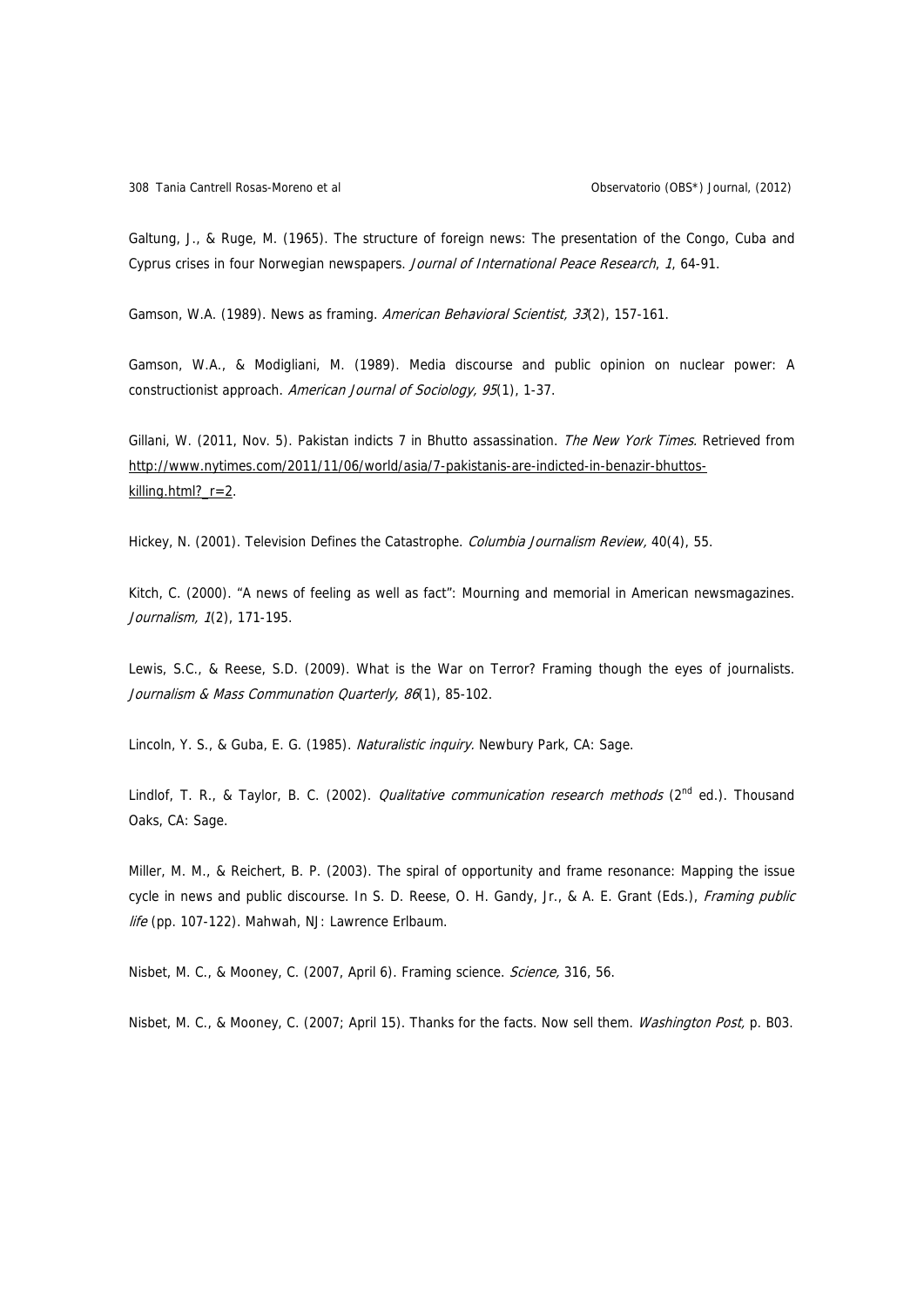Nisbet, M., & Scheufele, D. A. (2007). The future of public engagement. The Scientist: Magazine of the Life Sciences, 21(10), 39-44.

NPR, (2007, April 13). On the media: Blinded with science. Retrieved from <http://www.onthemedia.org/transcripts/2007/04/13/04>.

Pan, Z.. & Kosicki, G. (1993). Framing analysis: An approach to news discourse. Political Communication 10: 55-75.

Pantti, M., & Wieten, J. (2005). Mourning becomes the nation: Television coverage of the murder of Pim Fortuyn. Journalism Studies, 6(3), 301-313.

Project for Excellence in Journalism (2006). How 9-11 changed evening news. Retrieved from [http://www.journalism.org/node/1839.](http://www.journalism.org/node/1839)

Reese, S. D. (2003). Prologue. Framing public life: A bridging model for media research. In S. D. Reese, O. H. Gandy, Jr., & A. E. Grant (Eds.), Framing Public Life (pp. 7-31). Mahwah, NJ: Lawrence Erlbaum.

Rojecki, A. (2005). Media discourse on globalization and terror. *Political Communication, 22*(1), pp. 63-81.

Shoemaker, P .J., & Reese, S. D. (1996). Mediating the message: Theories of influences on mass media content (2<sup>nd</sup> ed.). New York: Longman.

Snow, D. & Benford, R. (1988). Ideology, frame resonance, and participant mobilization. International Social Movement Research, <sup>1</sup>, 197-217.

Tankard, Jr., J. W.(2003). The empirical approach to the study of media framing. In S. D. Reese, O. H. Gandy, Jr., & A. E. Grant (Eds.), Framing Public Life (pp. 95-106). Mahwah, NJ: Lawrence Erlbaum.

Tran, M. (2008, Feb. 8). Bhutto died from head injury in blast, Scotland Yard says. The Guardian. Retrieved from<http://www.guardian.co.uk/>.